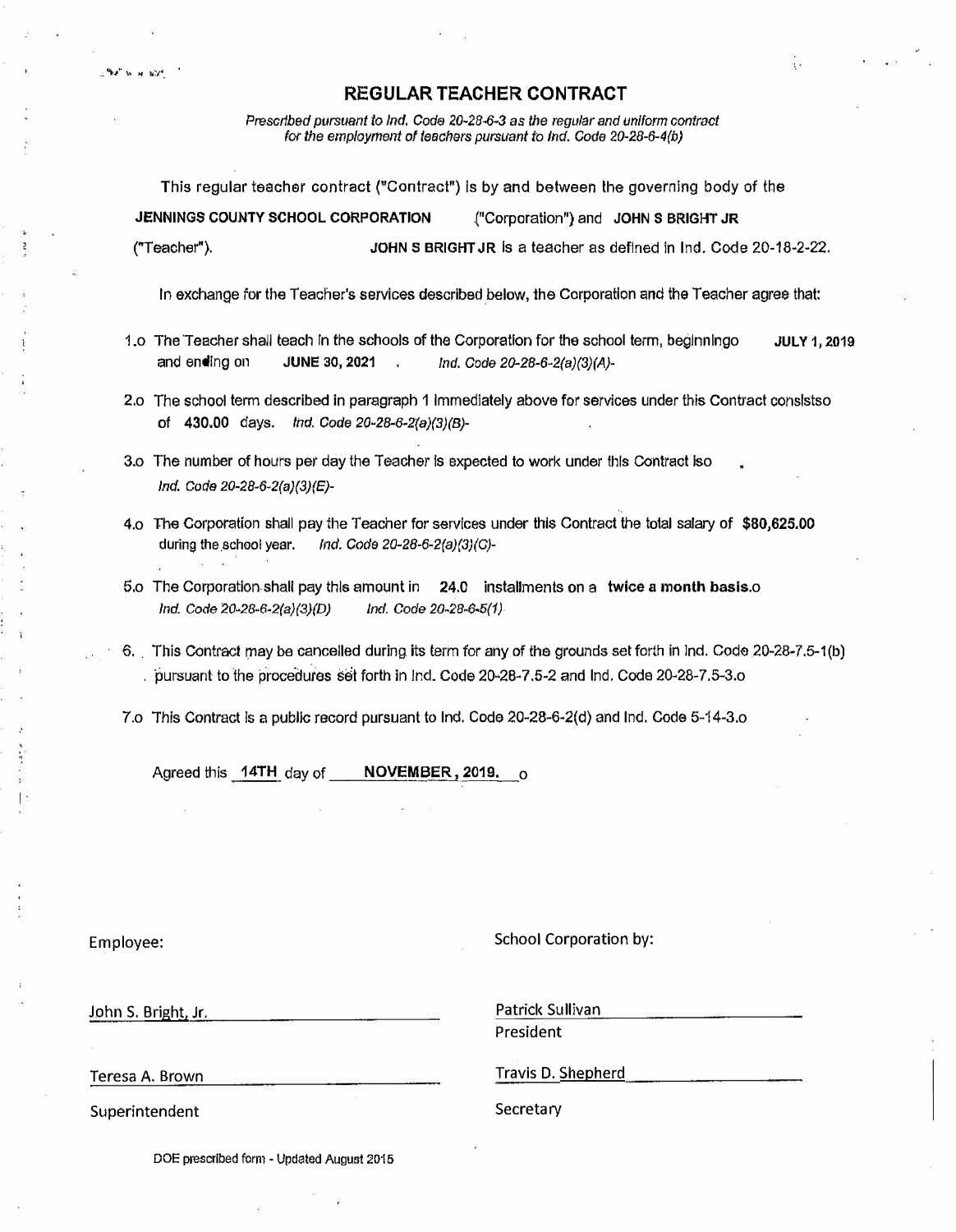Prescribed pursuant to Ind. Code 20-28-6-3 as the regular and uniform contract for the employment of teachers pursuant to Ind. Code 20-28-6-4(b)

This regular teacher contract ("Contract") is by and between the governing body of the JENNINGS COUNTY SCHOOL CORPORATION ("Corporation") and TARYN K, BROADUS ("Teacher"). TARYN K. BROADUS is a teacher as defined in Ind. Code 20-18-2-22. In exchange for the Teacher's services described below, the Corporation and the Teacher agree that: The Teacher shall teach in the schools of the Corporation for the school term, beginning  $\mathbf{1}$ **JULY 1, 2019** and ending on **JUNE 30, 2021** Ind. Code 20-28-6-2(a)(3)(A)  $2.$ The school term described in paragraph 1 immediately above for services under this Contract consists of 410.00 days, Ind. Code 20-28-6-2(a)(3)(B) The number of hours per day the Teacher is expected to work under this Contract is - $\mathbf{3}$ . Ind. Code 20-28-6-2(a)(3)(E) The Corporation shall pay the Teacher for services under this Contract the total salary of \$80,309,00 during the school year. Ind. Code 20-28-6-2(a)(3)(C) The Corporation shall pay this amount in 24.0 Installments on a twice a month basis. 5. Ind. Code 20-28-6-2(a)(3)(D) Ind. Code 20-28-6-5(1) 6. This Contract may be cancelled during its term for any of the grounds set forth in ind. Code 20-28-7.5-1(b) pursuant to the procedures set forth in Ind. Code 20-28-7.5-2 and Ind. Code 20-28-7.5-3. This Contract is a public record pursuant to Ind. Code 20-28-6-2(d) and Ind. Code 5-14-3. 7. Agreed this 24TH day of **OCTOBER 2019.** School Corporation by: Employee:

**Taryn Broadus** 

Patrick Sullivan President

Teresa A. Brown

Travis D. Shepherd

Superintendent

Secretary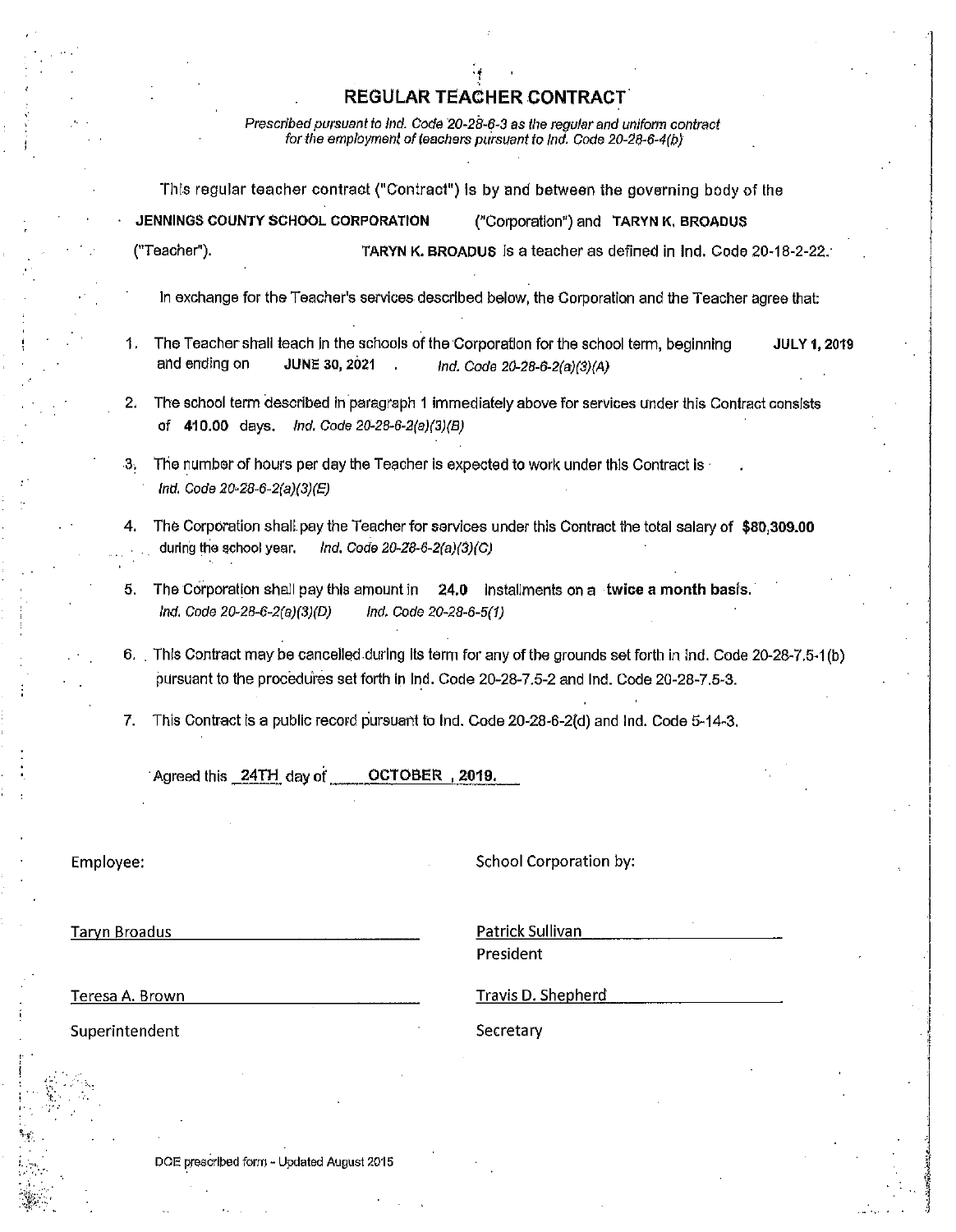Prescribed pursuant to Ind. Code 20-28-6-3 as the regular and uniform contract for the employment of teachers pursuant to Ind. Code 20-28-6-4(b)

This regular teacher contract ("Contract") is by and between the governing body of the JENNINGS COUNTY SCHOOL CORPORATION ("Corporation") and DERON L BROWN ("Teacher"). DERON L BROWN is a teacher as defined in Ind. Code 20-18-2-22.

In exchange for the Teacher's services described below, the Corporation and the Teacher agree that:

- 1. The Teacher shall teach in the schools of the Corporation for the school term, beginning **JULY 1, 2019** and ending on JUNE 30, 2021 Ind. Code 20-28-6-2(a)(3)(A)
- 2. The school term described in paragraph 1 immediately above for services under this Contract consists of 400.00 days. Ind. Code 20-28-6-2(a)(3)(B)
- 3. The number of hours per day the Teacher is expected to work under this Contract is Ind. Code 20-28-6-2(a)(3)(E)
- 4. The Corporation shall pay the Teacher for services under this Contract the total salary of \$78,800,00 during the school year. Ind. Code 20-28-6-2(a)(3)(C)
- The Corporation shall pay this amount in  $24.0$  installments on a twice a month basis. 5. Ind. Code  $20-28-6-2(a)(3)(D)$ Ind. Code 20-28-6-5(1)
- This Contract may be cancelled during its term for any of the grounds set forth in Ind. Code 20-28-7.5-1(b) pursuant to the procedures set forth in Ind. Code 20-28-7.5-2 and Ind. Code 20-28-7.5-3.
- This Contract is a public record pursuant to Ind. Code 20-28-6-2(d) and Ind. Code 5-14-3. 7.

Agreed this 24TH day of OCTOBER, 2019.

Employee:

School Corporation by:

Deron Brown

Patrick Sullivan President

Teresa A. Brown

Travis D. Shepherd

Superintendent

Secretary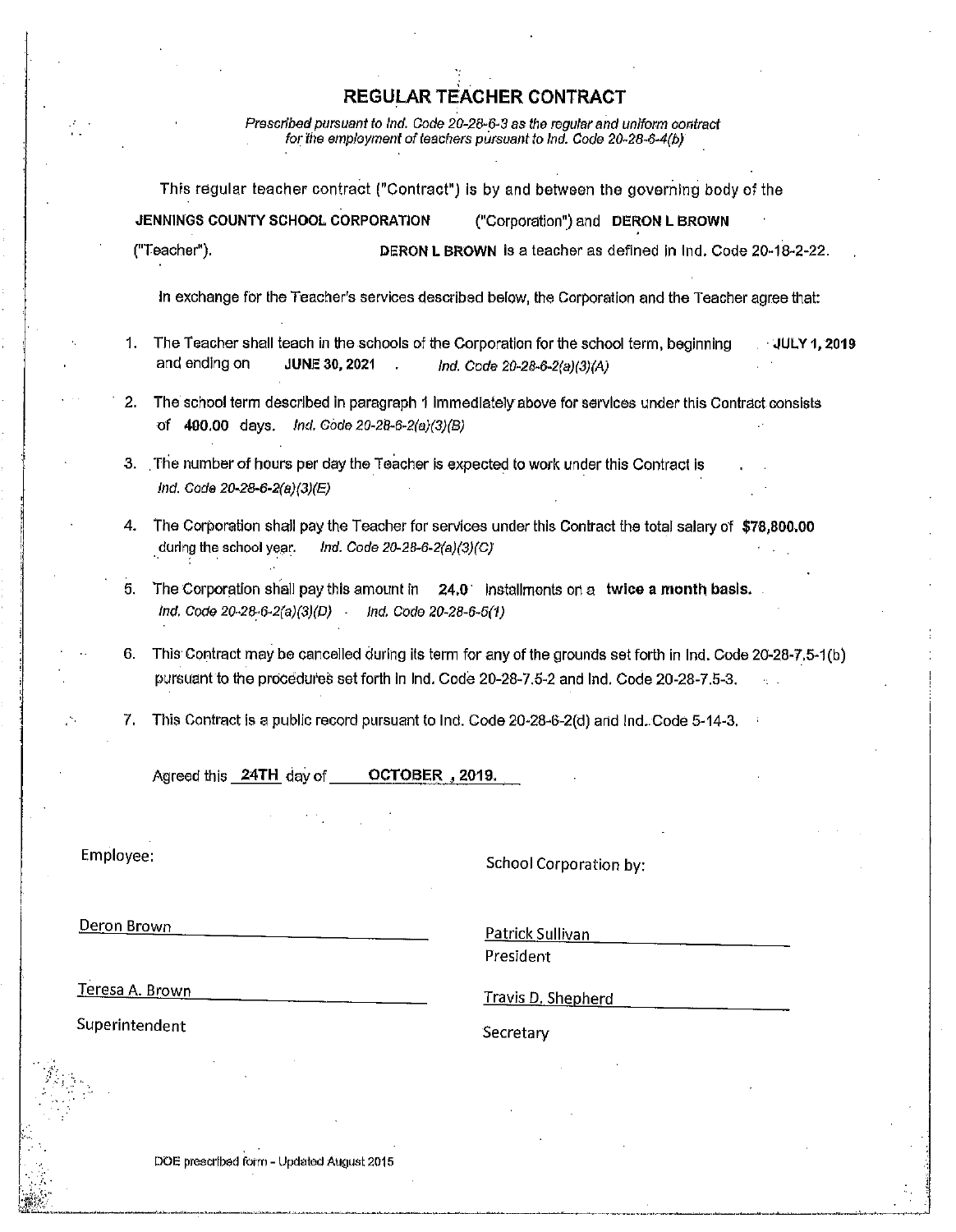Prescribed pursuant to Ind. Code 20-28-6-3 as the regular and uniform contract<br>for the employment of teachers pursuant to Ind. Code 20-28-6-4(b)

|                                                                                                                            | This regular teacher contract ("Contract") is by and between the governing body of the                                                                                                                    |              |
|----------------------------------------------------------------------------------------------------------------------------|-----------------------------------------------------------------------------------------------------------------------------------------------------------------------------------------------------------|--------------|
| JENNINGS COUNTY SCHOOL CORPORATION                                                                                         | ("Corporation") and TERESA ABELL BROWN                                                                                                                                                                    |              |
| ("Teacher").                                                                                                               | TERESA ABELL BROWN is a teacher as defined in Ind. Code 20-18-2-22.                                                                                                                                       |              |
|                                                                                                                            | In exchange for the Teacher's services described below, the Corporation and the Teacher agree that:                                                                                                       |              |
| and ending on<br>JUNE 30, 2021                                                                                             | The Teacher shall teach in the schools of the Corporation for the school term, beginning<br>Ind. Code 20-28-6-2(a)(3)(A)                                                                                  | JULY 4, 2019 |
| $-2$<br>of 520.00 days.<br>Ind. Code 20-28-6-2(a)(3)(B)                                                                    | The school term described in paragraph 1 immediately above for services under this Contract consists.                                                                                                     |              |
| The number of hours per day the Teacher is expected to work under this Contract is<br>З.<br>$Ind. Code 20-28-6-2(a)(3)(E)$ |                                                                                                                                                                                                           |              |
| 4.<br>during the school year.<br>Ind. Code 20-28-6-2(a)(3)(C)                                                              | The Corporation shall pay the Teacher for services under this Contract the total salary of \$122,000.00                                                                                                   |              |
| ۰5.<br>Ind. Code 20-28-6-2(a)(3)(D)<br>Ind. Code 20-28-6-5(1)                                                              | The Corporation shall pay this amount in 24.0 installments on a twice a month basis.                                                                                                                      |              |
|                                                                                                                            | 6. This Contract may be cancelled during its term for any of the grounds set forth in Ind. Code 20-28-7.5-1(b)<br>pursuant to the procedures set forth in Ind. Code 20-28-7.5-2 and Ind. Code 20-28-7.5-3 |              |
| T.                                                                                                                         | This Contract is a public record pursuant to Ind. Code 20-28-6-2(d) and Ind. Code 5-14-3.                                                                                                                 |              |
| Agreed this 24TH day of CCTOBER, 2019.                                                                                     |                                                                                                                                                                                                           |              |
| Employee:                                                                                                                  | School Corporation by:                                                                                                                                                                                    |              |
| Teresa A. Brown                                                                                                            | Patrick Sullivan                                                                                                                                                                                          |              |
|                                                                                                                            | President                                                                                                                                                                                                 |              |
| Teresa A. Brown                                                                                                            | <b>Travis D. Shepherd</b>                                                                                                                                                                                 |              |
| Superintendent                                                                                                             | Secretary                                                                                                                                                                                                 |              |
|                                                                                                                            |                                                                                                                                                                                                           |              |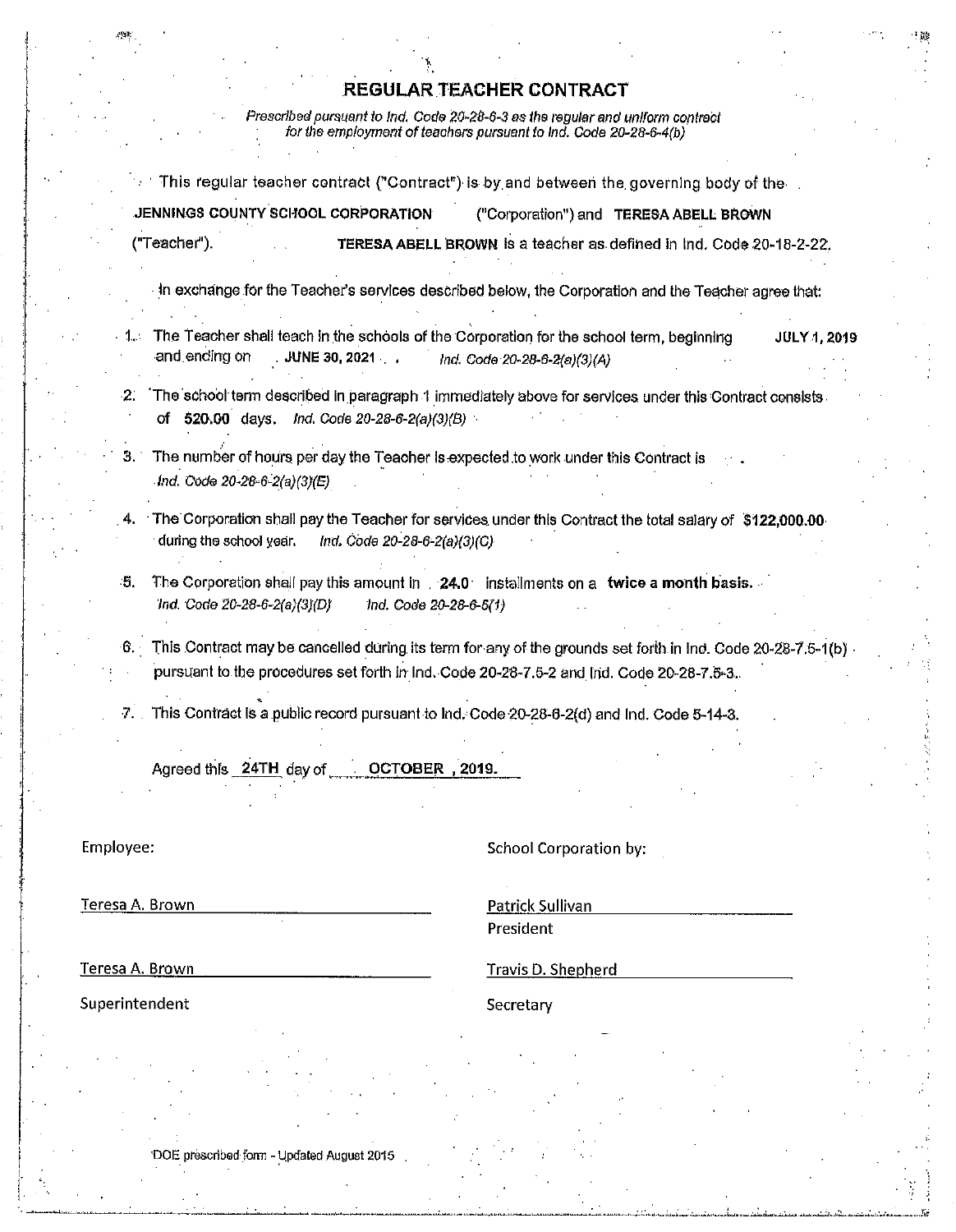Prescribed pursuant to Ind. Code 20-28-6-3 as the regular and uniform contract for the employment of teachers pursuant to Ind. Code 20-28-6-4(b)

This regular teacher contract ("Contract") is by and between the governing body of the JENNINGS COUNTY SCHOOL CORPORATION ("Corporation") and STEPHANIE EATON ("Teacher"). STEPHANIE EATON is a teacher as defined in Ind. Code 20-18-2-22.

In exchange for the Teacher's services described below, the Corporation and the Teacher agree that:

- The Teacher shall teach in the schools of the Corporation for the school term, beginning **JULY 1, 2019** and ending on **JUNE 30, 2020** Ind. Code 20-28-6-2(a)(3)(A)
- 2. The school term described in paragraph 1 immediately above for services under this Contract consists of 205.00 days. Ind. Code 20-28-6-2(a)(3)(B)
- 3. The number of hours per day the Teacher is expected to work under this Contract is Ind. Code 20-28-6-2(a)(3)(E)
- 4. The Corporation shall pay the Teacher for services under this Contract the total salary of \$83,025,00 during the school vear. Ind. Code 20-28-6-2(a)(3)(C)
- 5. The Corporation shall pay this amount in 24.0 installments on a twice a month basis, Ind. Code 20-28-6-2(a)(3)(D) Ind. Code 20-28-6-5(1)
- 6. This Contract may be cancelled during its term for any of the grounds set forth in Ind. Code 20-28-7.5-1(b) pursuant to the procedures set forth in Ind. Code 20-28-7.5-2 and Ind. Code 20-28-7.5-3.
- 7. This Contract is a public record pursuant to Ind. Code 20-28-6-2(d) and Ind. Code 5-14-3.

Agreed this 14TH day of NOVEMBER, 2019

Employee:

**School Corporation by:** 

**Stephanie Eaton** 

Patrick Sullivan President

Teresa A. Brown

Superintendent

Travis D. Shepherd

Secretary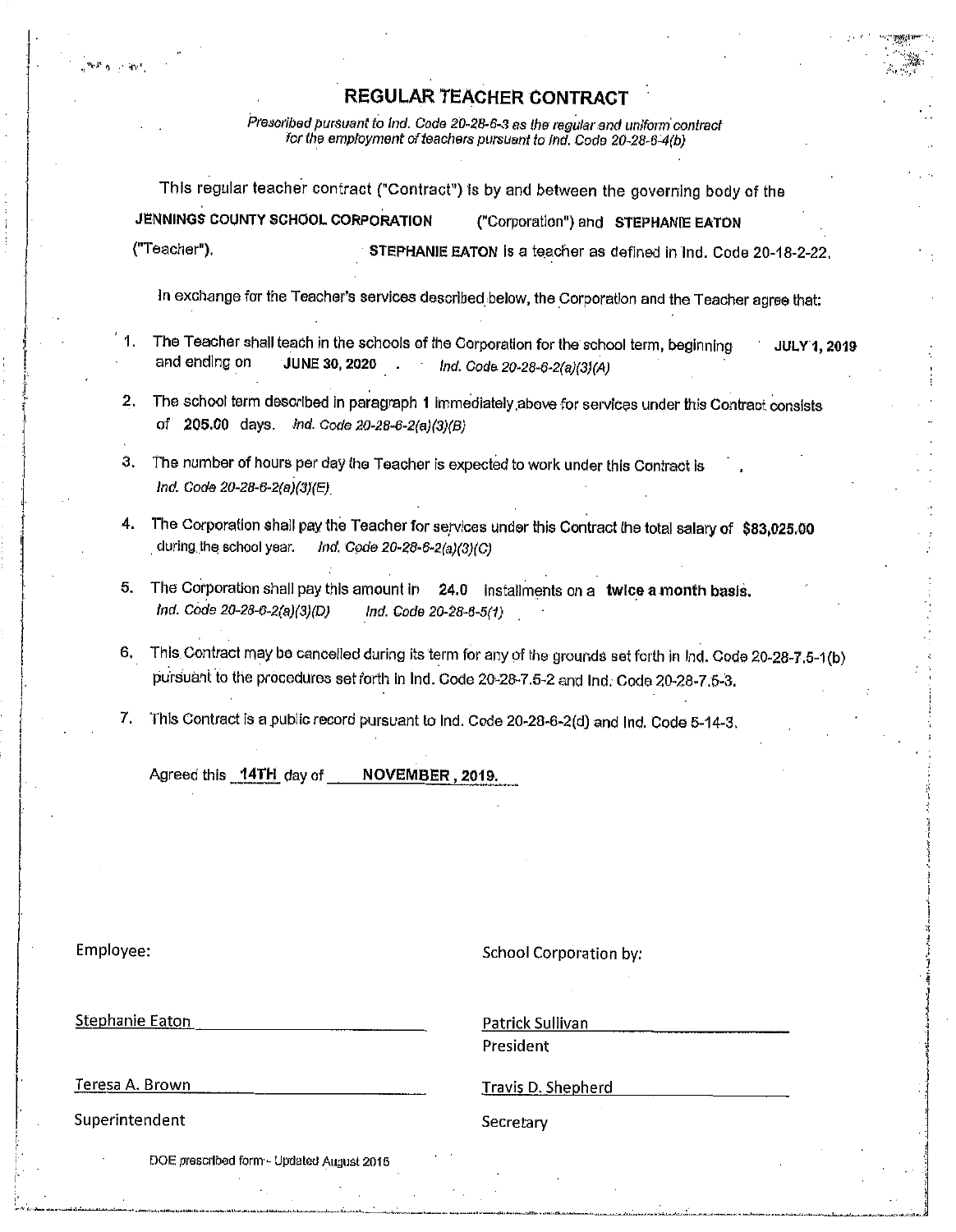Prescribed pursuant to Ind. Code 20-28-6-3 as the regular and uniform contract for the employment of teachers pursuant to Ind, Code 20-28-6-4(b)

This regular teacher contract ("Contract") is by and between the governing body of the

JENNINGS COUNTY SCHOOL CORPORATION ("Corporation") and STEPHANIE J EBBING ("Teacher"). STEPHANIE J EBBING Is a teacher as defined in Ind. Code 20-18-2-22. In exchange for the Teacher's services described below, the Corporation and the Teacher agree that: The Teacher shall teach in the schools of the Corporation for the school term, beginning  $\mathbf{1}$ **JULY 1, 2019** and ending on

2. The school term described in paragraph 1 immediately above for services under this Contract consists of 430.00 days. Ind. Code 20-28-6-2(a)(3)(B)

Ind. Code 20-28-6-2(a)(3)(A)

- 3. The number of hours per day the Teacher is expected to work under this Contract is Ind. Code 20-28-6-2(a)(3)(E)
- 4. The Corporation shall pay the Teacher for services under this Contract the total salary of \$78.475.00 during the school year. Ind. Code 20-28-6-2(a)(3)(C)
- 5. The Corporation shall pay this amount in 24.0 installments on a twice a month basis. Ind. Code 20-28-6-2(a)(3)(D) Ind. Code 20-28-6-5(1)
- This Contract may be cancelled during its term for any of the grounds set forth in Ind. Code 20-28-7.5-1(b) 6. pursuant to the procedures set forth in Ind. Code 20-28-7.5-2 and Ind. Code 20-28-7.5-3.
- 7. This Contract is a public record pursuant to Ind. Code 20-28-6-2(d) and Ind. Code 5-14-3.

Agreed this 14TH day of NOVEMBER, 2019.

JUNE 30, 2021

Employee:

School Corporation by:

**Stephanie Ebbing** 

Patrick Sullivan President

Teresa A. Brown

Travis D. Shepherd

Superintendent

Secretary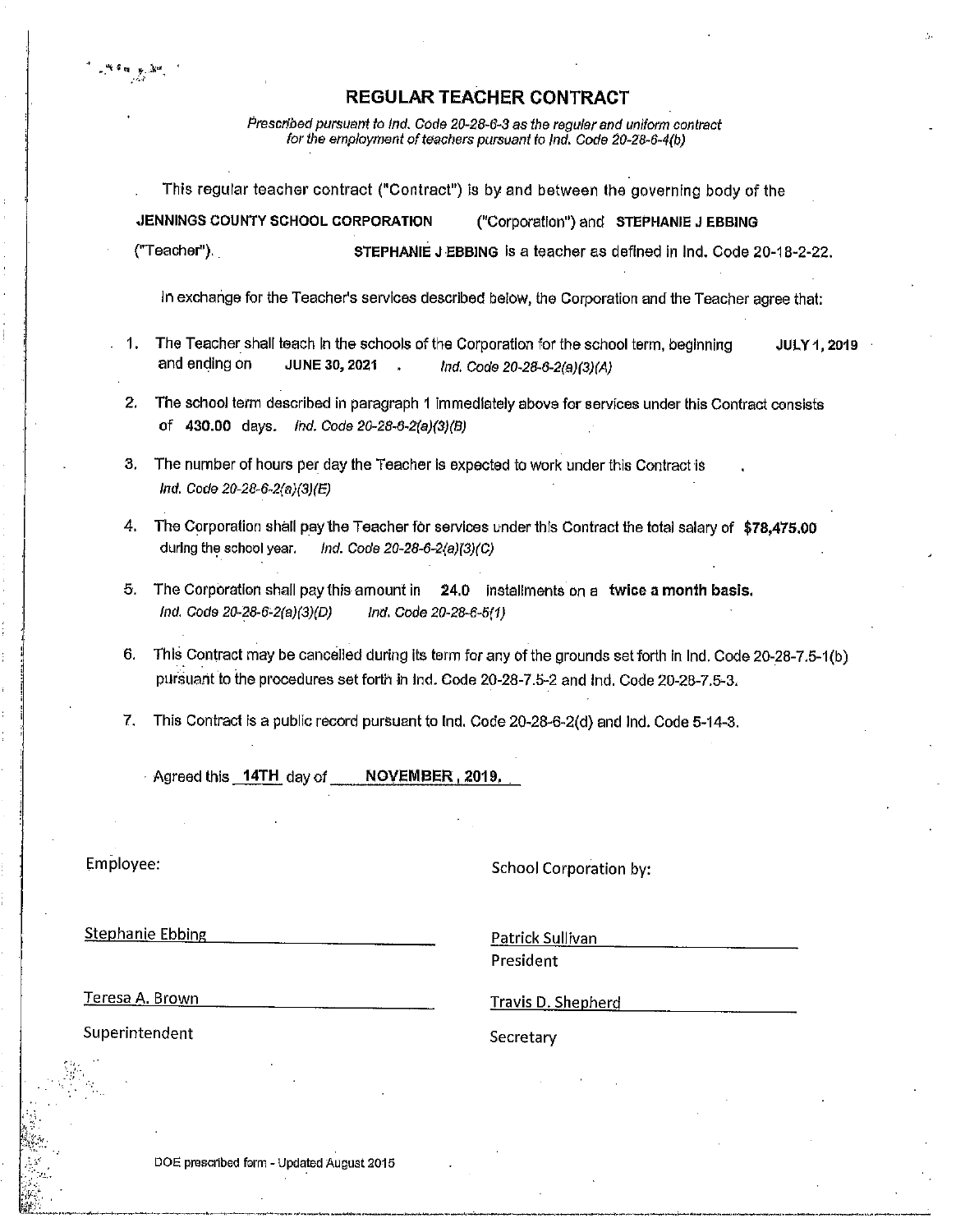Prescribed pursuant to Ind. Code 20-28-6-3 as the regular and uniform contract for the employment of teachers pursuant to Ind. Code 20-28-6-4(b)

This regular teacher contract ("Contract") is by and between the governing body of the

JENNINGS COUNTY SCHOOL CORPORATION ("Corporation") and TODD C EBINGER

("Teacher").

TODD C EBINGER is a teacher as defined in Ind. Code 20-18-2-22.

In exchange for the Teacher's services described below, the Corporation and the Teacher agree that:

- 1. The Teacher shall teach in the schools of the Corporation for the school term, beginning JULY 1, 2020 and ending on **JUNE 30, 2021** Ind. Code 20-28-6-2(a)(3)(A)
- 2. The school term described in paragraph 1 immediately above for services under this Contract consists of 260.00 days, Ind. Code 20-28-6-2(a)(3)(B)
- 3. The number of hours per day the Teacher is expected to work under this Contract is Ind. Code 20-28-6-2(a)(3)(E)
- 4. The Corporation shall pay the Teacher for services under this Contract the total salary of \$89,860.00 during the school year. Ind. Code 20-28-6-2(a)(3)(C)
- 5. The Corporation shall pay this amount in 24.0 installments on a twice a month basis. Ind. Code.20-28-6-2(a)(3)(D) Ind. Code 20-28-6-5(1)
- This Contract may be cancelled during its term for any of the grounds set forth in Ind. Code 20-28-7.5-1(b) 6. pursuant to the procedures set forth in Ind, Code 20-28-7.5-2 and Ind, Code 20-28-7.5-3.
- This Contract is a public record pursuant to Ind. Code 20-28-6-2(d) and Ind. Code 5-14-3. 7.

Agreed this 14TH day of NOVEMBER, 2019.

Ä

Employee:

**School Corporation by:** 

**Todd Ebinger** 

Patrick Sullivan President

Teresa A. Brown

Travis D. Shepherd

Superintendent

Secretary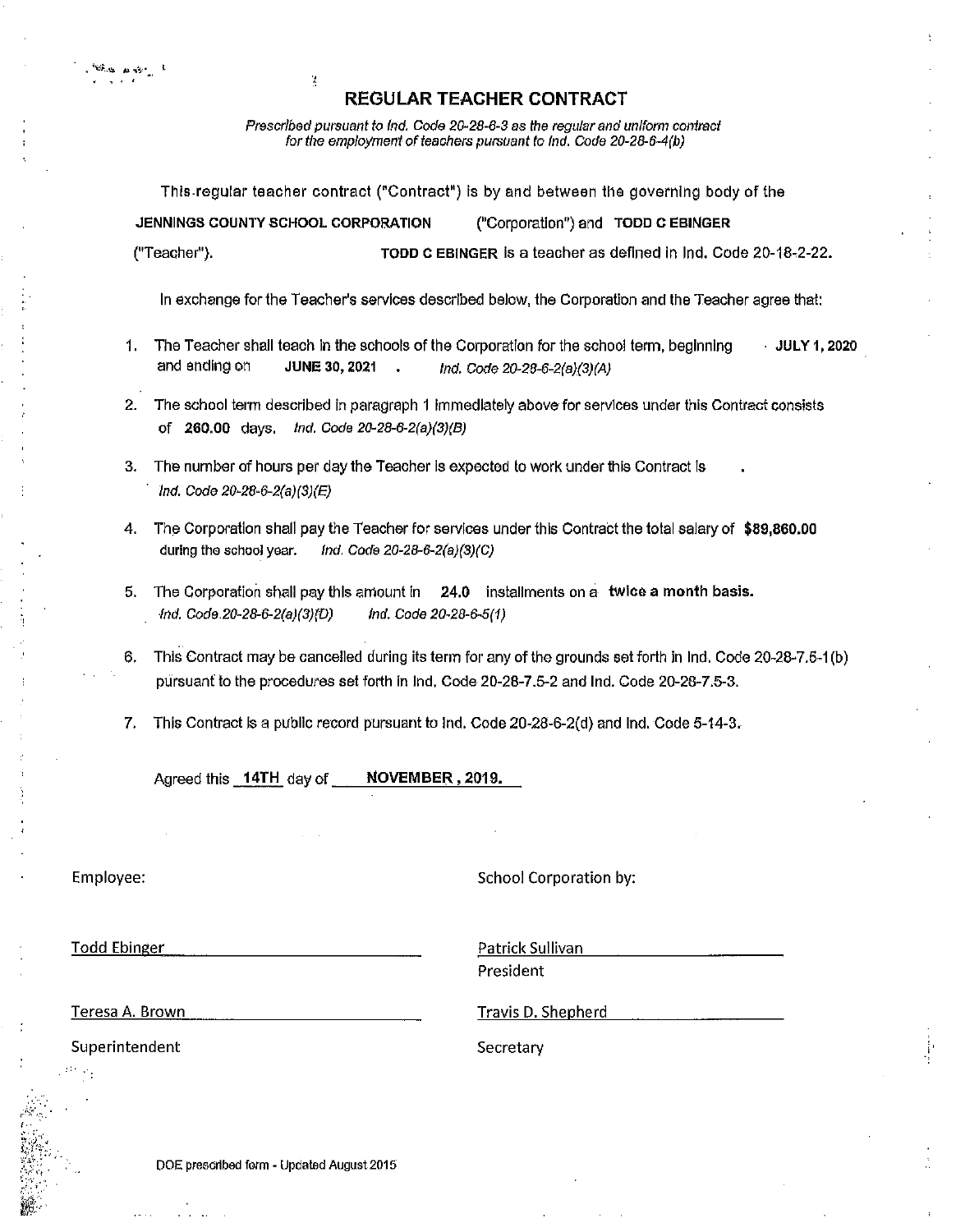Prescribed pursuant to Ind. Code 20-28-6-3 as the regular and uniform contract for the employment of teachers pursuant to Ind. Code 20-28-6-4(b)

This regular teacher contract ("Contract") is by and between the governing body of the JENNINGS COUNTY SCHOOL CORPORATION ("Corporation") and LEONARD D COLLETT ("Teacher") LEONARD D COLLETT is a teacher as defined in Ind. Code 20-18-2-22.

In echange for the Teacher's services described below, the Corporation and the Teacher agree that:

- The leacher shall teach in the schools of the Corporation for the school term, beginning  $\mathbf{1}$ . **JULY 1, 2019** and ending on JUNE 30, 2021 Ind. Code 20-28-6-2(a)(3)(A)
- The school term described in paragraph 1 immediately above for services under this Contract consists  $2.$ of 410.00 days, Ind. Code 20-28-6-2(a)(3)(B)
- The number of hours per day the Teacher is expected to work under this Contract is  $7.25$ . 3. Ind. Code 20-28-6-2(a)(3)(E)
- The Corporation shall pay the Teacher for services under this Contract the total salary of \$80,975.00  $\boldsymbol{4}$ . during the school year. Ind. Code 20-28-6-2(a)(3)(C)
- The Corporation shall pay this amount in 24.0 installments on a twice a month basis. 5. Ind. Code 20-28-6-2(a)(3)(D) Ind. Code 20-28-6-5(1)
- This Contract may be cancelled during its term for any of the grounds set forth in Ind. Code 20-28-7.5-1(b) 6. pursuant to the procedures set forth in Ind. Code 20-28-7.5-2 and Ind. Code 20-28-7.5-3.
- This Contract is a public record pursuant to Ind. Code 20-28-6-2(d) and Ind. Code 5-14-3.  $7<sub>1</sub>$

Agreed this 14TH day of NOVEMBER . 2019.

Employee:

School Corporation by:

**Leonard Collett** 

Patrick Sullivan President

Teresa A. Brown

Travis D. Shepherd

Superintendent

Secretary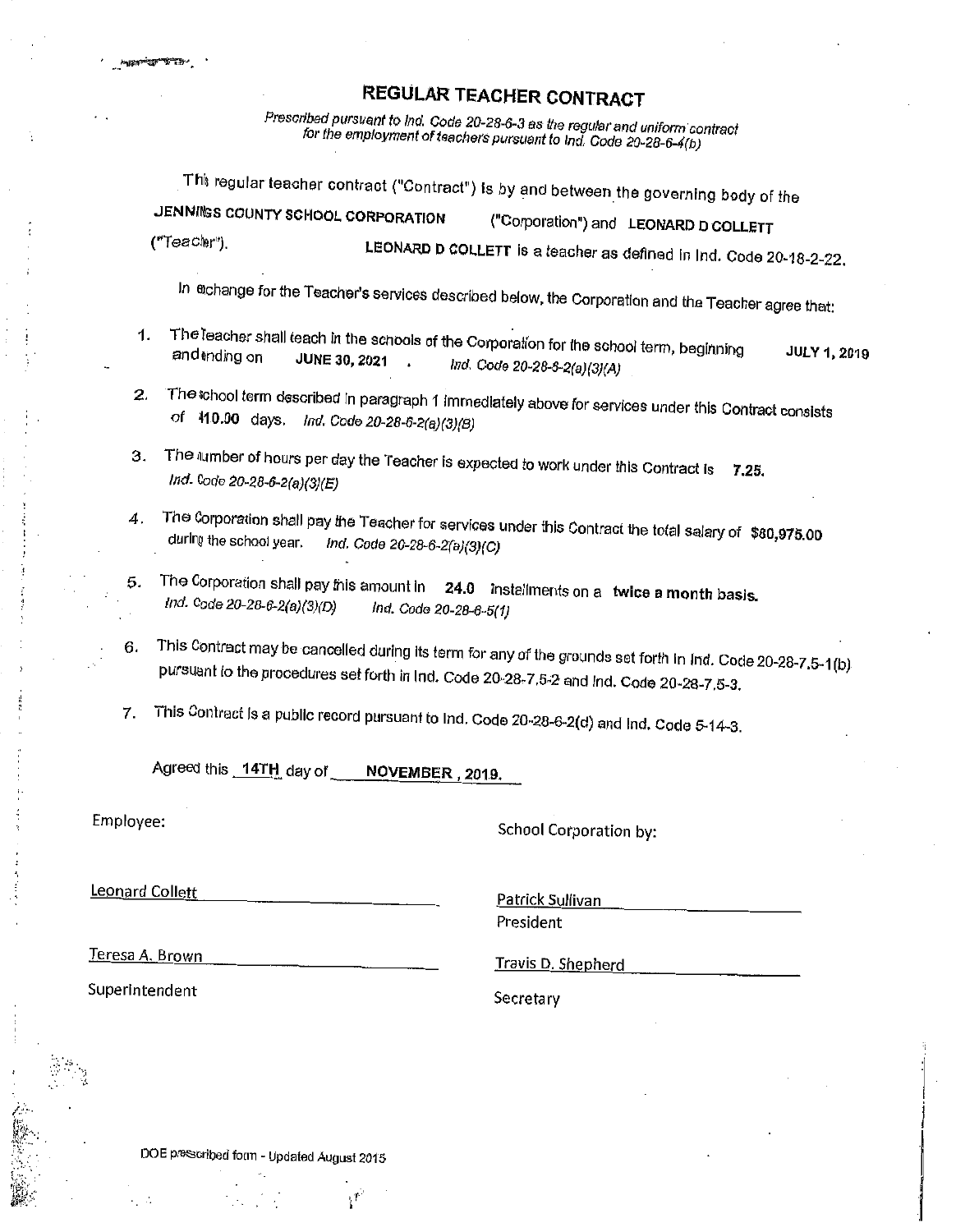Prescribed pursuant to Ind. Code 20-28-6-3 as the regular and uniform contract<br>for the employment of teachers pursuant to Ind. Code 20-28-6-4(b)

|                       |                                                                                                                                                | This regular teacher contract ("Contract") is by and between the governing body of the                                         |
|-----------------------|------------------------------------------------------------------------------------------------------------------------------------------------|--------------------------------------------------------------------------------------------------------------------------------|
|                       | JENNINGS COUNTY SCHOOL CORPORATION                                                                                                             | ("Corporation") and EDWARD MERTEL                                                                                              |
|                       | ("Teacher").                                                                                                                                   | EDWARD MERTEL is a teacher as defined in Ind. Code 20-18-2-22.                                                                 |
|                       |                                                                                                                                                | In exchange for the Teacher's services described below, the Corporation and the Teacher agree that:                            |
| 1.                    | The Teacher shall teach in the schools of the Corporation for the school term, beginning<br>and ending on<br>JUNE 30, 2021                     | JULY 1, 2019<br>Ind. Code 20-28-6-2(a)(3)(A)                                                                                   |
| 2.                    | of 430.00 days. Ind. Code 20-28-6-2(a)(3)(B)                                                                                                   | The school term described in paragraph 1 immediately above for services under this Contract consists.                          |
| 3.                    | The number of hours per day the Teacher is expected to work under this Contract is<br>Ind. Code 20-28-6-2(a)(3)(E)                             | 7.25.                                                                                                                          |
| 4.                    | during the school year.<br>Ind. Code 20-28-6-2(a)(3)(C)                                                                                        | $\frac{1}{\sqrt{2}}$<br>The Corporation shall pay the Teacher for services under this Contract the total salary of \$82,943.00 |
| 5.                    | The Corporation shall pay this amount in 24.0 installments on a twice a month basis.<br>Ind. Code 20-28-6-2(a)(3)(D)<br>Ind. Code 20-28-6-5(1) |                                                                                                                                |
| 6.                    | pursuant to the procedures set forth in Ind. Code 20-28-7.5-2 and Ind. Code 20-28-7.5-3.                                                       | This Contract may be cancelled during its term for any of the grounds set forth in Ind. Code 20-28-7.5-1(b)                    |
| 7.                    | This Contract is a public record pursuant to Ind. Code 20-28-6-2(d) and Ind. Code 5-14-3.                                                      |                                                                                                                                |
|                       | OCTOBER , 2019.<br>Agreed this 24TH day of                                                                                                     |                                                                                                                                |
|                       |                                                                                                                                                |                                                                                                                                |
| Employee:             |                                                                                                                                                | <b>School Corporation by:</b>                                                                                                  |
| <b>Edward M Ertel</b> |                                                                                                                                                | Patrick Sullivan<br>President                                                                                                  |
| Teresa A. Brown       |                                                                                                                                                | <b>Travis D. Shepherd</b>                                                                                                      |
| Superintendent        |                                                                                                                                                | Secretary                                                                                                                      |
|                       | DOE prescribed form - Updated August 2015                                                                                                      |                                                                                                                                |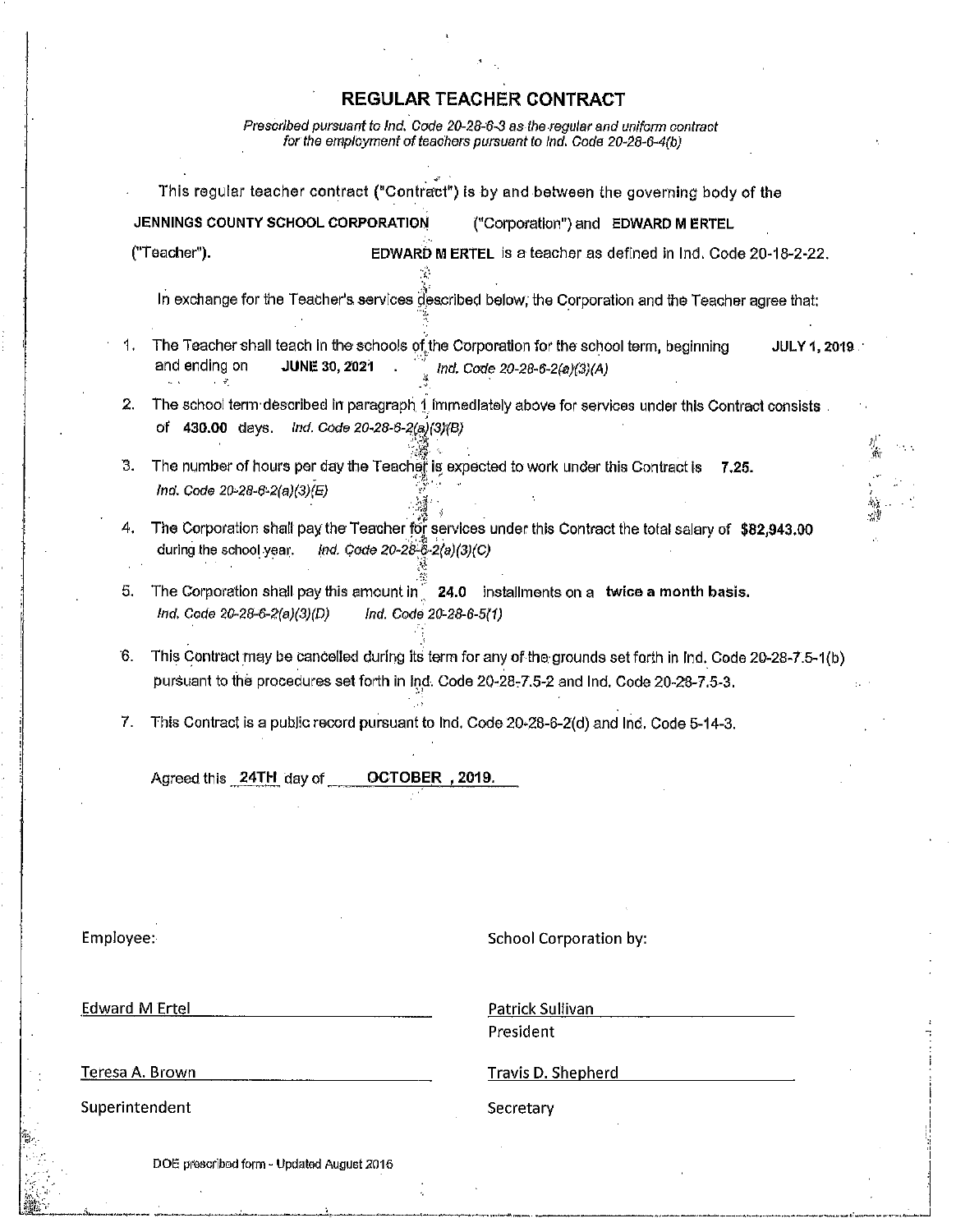Prescribed pursuant to Ind. Code 20-28-6-3 as the regular and uniform contract<br>for the employment of teachers pursuant to Ind. Code 20-28-6-4(b)

|                                                    |                                              | This regular teacher contract ("Contract") is by and between the governing body of the                                   |                     |
|----------------------------------------------------|----------------------------------------------|--------------------------------------------------------------------------------------------------------------------------|---------------------|
|                                                    | JENNINGS COUNTY SCHOOL CORPORATION           | ("Corporation") and MICHAEL GREEN                                                                                        |                     |
| ("Teacher").                                       |                                              | MICHAEL GREEN is a teacher as defined in Ind. Code 20-18-2-22.                                                           |                     |
|                                                    |                                              | In exchange for the Teacher's services described below, the Corporation and the Teacher agree that:                      |                     |
| 1.<br>and ending on                                | <b>JUNE 30, 2021</b>                         | The Teacher shall teach in the schools of the Corporation for the school term, beginning<br>Ind. Code 20-28-6-2(a)(3)(A) | <b>JULY 1, 2019</b> |
| 2.                                                 |                                              | The school term described in paragraph 1 immediately above for services under this Contract consists                     |                     |
|                                                    | of 410.00 days. Ind. Code 20-28-6-2(a)(3)(B) |                                                                                                                          |                     |
| 3.                                                 |                                              | The number of hours per day the Teacher is expected to work under this Contract is                                       | $\sim$ $\mu$        |
| Ind. Code 20-28-6-2(a)(3)(E)                       |                                              |                                                                                                                          |                     |
|                                                    |                                              |                                                                                                                          |                     |
| 4.                                                 |                                              | The Corporation shall pay the Teacher for services under this Contract the total salary of $$78,876.00$                  |                     |
| during the school year.                            | ind. Code 20-28-6-2(a)(3)(C)                 |                                                                                                                          |                     |
| 5.                                                 | The Corporation shall pay this amount in     | 24.0 installments on a twice a month basis.                                                                              |                     |
| Ind. Code 20-28-6-2(a)(3)(D)                       | Ind. Code 20-28-6-5(1)                       |                                                                                                                          |                     |
|                                                    |                                              |                                                                                                                          |                     |
| 6.                                                 |                                              | This Contract may be cancelled during its term for any of the grounds set forth in Ind. Code 20-28-7.5-1(b)              |                     |
|                                                    |                                              | pursuant to the procedures set forth in Ind. Code 20-28-7.5-2 and Ind. Code 20-28-7.5-3.                                 |                     |
|                                                    |                                              |                                                                                                                          |                     |
| 7.                                                 |                                              | This Contract is a public record pursuant to Ind. Code 20-28-6-2(d) and Ind. Code 5-14-3.                                |                     |
|                                                    |                                              |                                                                                                                          |                     |
| Agreed this 24TH day of                            | OCTOBER, 2019.                               |                                                                                                                          |                     |
|                                                    |                                              |                                                                                                                          |                     |
|                                                    |                                              |                                                                                                                          |                     |
|                                                    |                                              |                                                                                                                          |                     |
| Employee:                                          |                                              | School Corporation by:                                                                                                   |                     |
|                                                    |                                              |                                                                                                                          |                     |
|                                                    |                                              |                                                                                                                          |                     |
|                                                    |                                              |                                                                                                                          |                     |
|                                                    |                                              | Patrick Sullivan                                                                                                         |                     |
|                                                    |                                              | President                                                                                                                |                     |
|                                                    |                                              | Travis D. Shepherd                                                                                                       |                     |
| Michael Green<br>Teresa A. Brown<br>Superintendent |                                              | Secretary                                                                                                                |                     |
|                                                    |                                              |                                                                                                                          |                     |
|                                                    |                                              |                                                                                                                          |                     |

DOE prescribed form - Updated August 2015

 $\mathcal{A}$  $\mathbf{v}$  and

 $\mathcal{S}(\mathbb{R})$ 

 $\cdots$   $\Delta$  and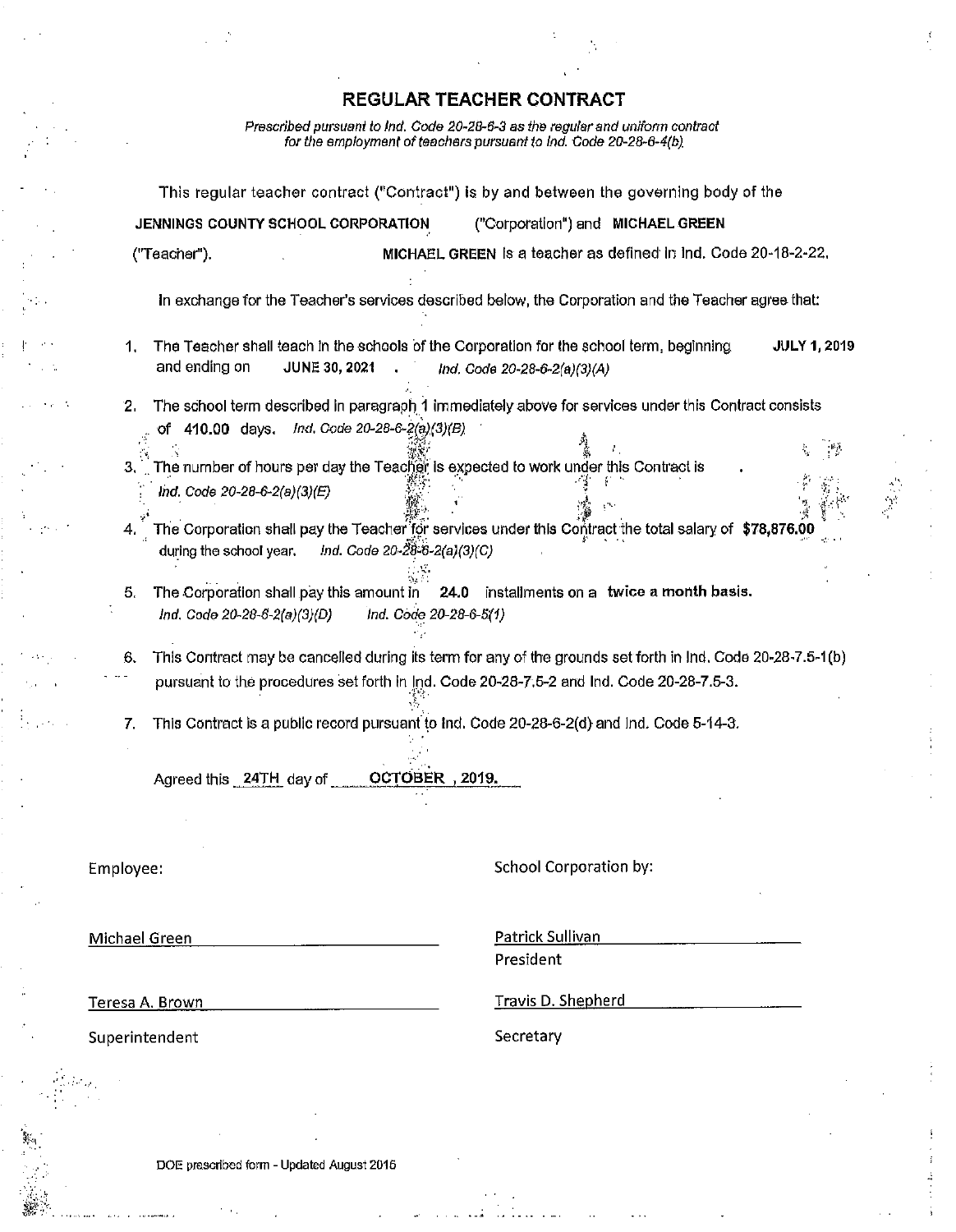Prescribed pursuant to Ind. Code 20-28-6-3 as the regular and uniform contract<br>for the employment of teachers pursuant to Ind. Code 20-28-6-4(b)

 $\mathcal{L}_{\rm{ph}}$ 

 $\frac{1}{2}$ 

 $\frac{1}{\beta}$ 

 $\mathbb{R}^3$ 

|              |                                                    | This regular teacher contract ("Contract") is by and between the governing body of the                                                                                                                                      |
|--------------|----------------------------------------------------|-----------------------------------------------------------------------------------------------------------------------------------------------------------------------------------------------------------------------------|
|              | JENNINGS COUNTY SCHOOL CORPORATION                 | ("Corporation") and TODD DONALD HEARNE                                                                                                                                                                                      |
|              | ("Teacher").                                       | TODD DONALD HEARNE is a teacher as defined in Ind. Code 20-18-2-22.                                                                                                                                                         |
|              |                                                    | In exchange for the Teacher's services described below, the Corporation and the Teacher agree that:                                                                                                                         |
|              | and ending on<br><b>JUNE 30, 2021</b>              | 1. The Teacher shall teach in the schools of the Corporation for the school term, beginning<br><b>JULY 1, 2019</b><br>Ind. Code 20-28-6-2(a)(3)(A)                                                                          |
|              | 2.<br>of 410.00 days, Ind. Code 20-28-6-2(a)(3)(B) | The school term described in paragraph 1 immediately above for services under this Contract consists                                                                                                                        |
| 医中性<br>$\mu$ | Ind. Code 20-28-6-2(a)(3)(E)                       | 3. The number of hours per day the Teacher is expected to work under this Contract is<br>п.<br>$\frac{1}{2}$                                                                                                                |
| È            | during the school year.                            | 4. The Corporation shall pay the Teacher for services under this Contract the total salary of \$85,358.00<br>Ind. Code 20-28-6-2(a)(3)(C)                                                                                   |
|              | 5.<br>Ind. Code 20-28-6-2(a)(3)(D)                 | The Corporation shall pay this amount in 24.0 installments on a twice a month basis.<br>Ind. Code 20-28-6-5(1)                                                                                                              |
|              |                                                    | 6. This Contract may be cancelled during its term for any of the grounds set forth in Ind. Code 20-28-7.5-1(b)<br>$\cdot$ -pursuant to the procedures set forth in Ind. Code 20-28-7.5-2 and Ind. Code 20-28-7.5-3. $\cdot$ |
|              | 7.                                                 | This Contract is a public record pursuant to Ind. Code 20-28-6-2(d) and Ind. Code 5-14-3.                                                                                                                                   |
|              | Agreed this 24TH day of                            | OCTOBER, 2019.                                                                                                                                                                                                              |
|              |                                                    |                                                                                                                                                                                                                             |
|              | Employee:                                          | School Corporation by:                                                                                                                                                                                                      |
|              | <b>Todd Donald Hearne</b>                          | Patrick Sullivan                                                                                                                                                                                                            |
|              |                                                    | President                                                                                                                                                                                                                   |
|              | Teresa A. Brown                                    | <b>Travis D. Shepherd</b>                                                                                                                                                                                                   |
|              | Superintendent                                     | Secretary                                                                                                                                                                                                                   |
|              |                                                    |                                                                                                                                                                                                                             |
|              | DOE prescribed form - Updated August 2015          |                                                                                                                                                                                                                             |
|              |                                                    |                                                                                                                                                                                                                             |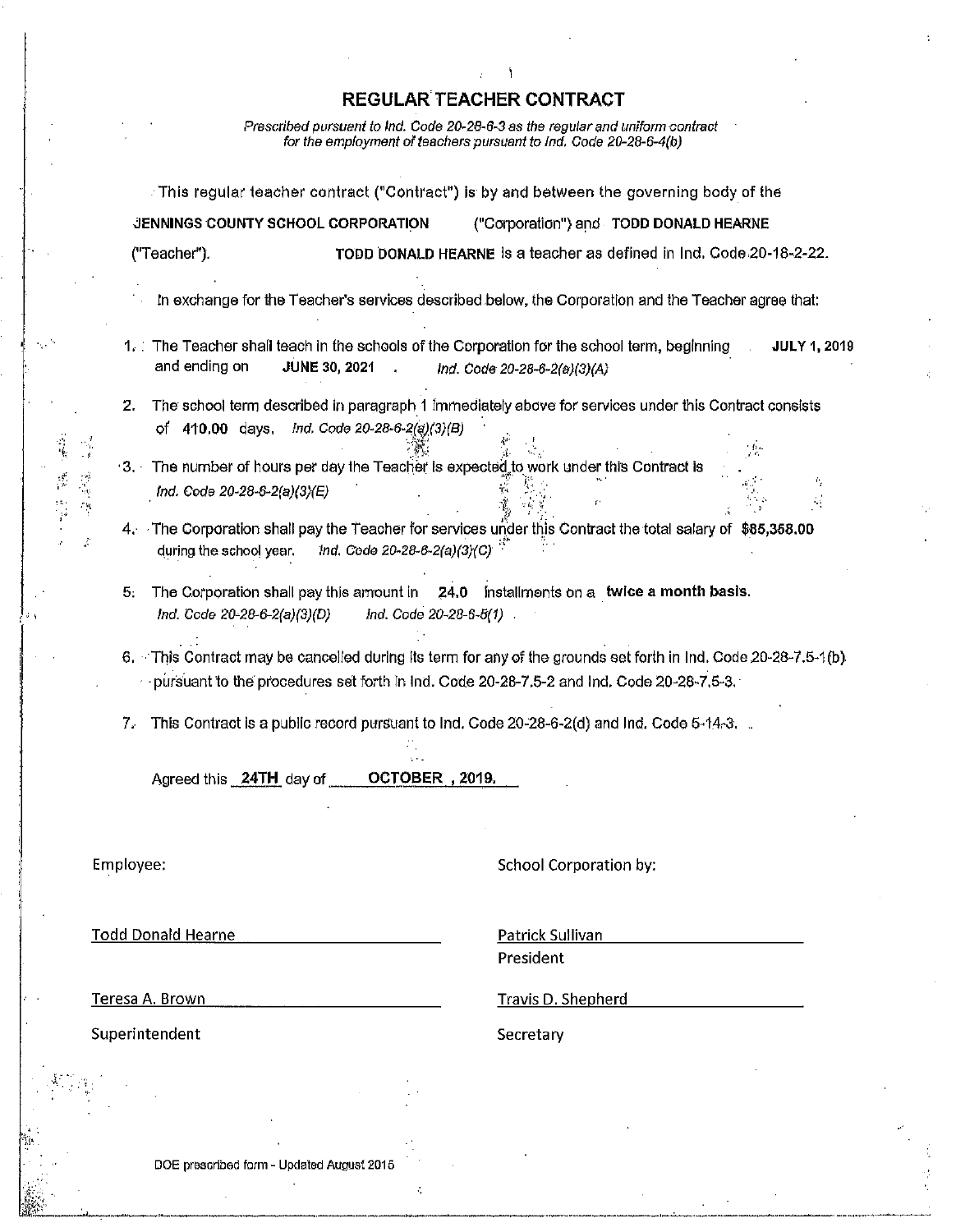Prescribed pursuant to Ind. Code 20-28-6-3 as the regular and uniform contract for the employment of teachers pursuant to Ind. Code 20-28-6-4(b)

This regular teacher contract ("Contract") is by and between the governing body of the

JENNINGS COUNTY SCHOOL CORPORATION ("Corporation") and NICHOLAS G HILL ("Teacher"). NICHOLAS G HILL is a teacher as defined in Ind. Code 20-18-2-22.

In exchange for the Teacher's services described below, the Corporation and the Teacher agree that:

- 1. The Teacher shall teach in the schools of the Corporation for the school term, beginning **JULY 1, 2019** and ending on **JUNE 30, 2020** Ind. Code 20-28-6-2(a)(3)(A)
- 2. The school term described in paragraph 1 immediately above for services under this Contract consists of 210.00 days. Ind. Code 20-28-6-2(a)(3)(B)
- 3. The number of hours per day the Teacher is expected to work under this Contract is Ind. Code 20-28-6-2(a)(3)(E)
- 4. The Corporation shall pay the Teacher for services under this Contract the total salary of \$86,100.00 during the school year, Ind. Code 20-28-6-2(a)(3)(C)
- The Corporation shall pay this amount in 24.0 installments on a twice a month basis. 5. Ind. Code 20-28-6-2(a)(3)(D) Ind. Code 20-28-6-5(1)
- This Contract may be cancelled during its term for any of the grounds set forth in Ind. Code 20-28-7,5-1(b) 6. pursuant to the procedures set forth in Ind. Code 20-28-7.5-2 and Ind. Code 20-28-7.5-3.
- This Contract is a public record pursuant to Ind. Code 20-28-6-2(d) and Ind. Code 5-14-3. 7.

Agreed this 14TH day of NOVEMBER, 2019.

Employee:

School Corporation by:

Nicholas G Hill

Patrick Sullivan President

Teresa A. Brown

Travis D. Shepherd

Superintendent

Secretary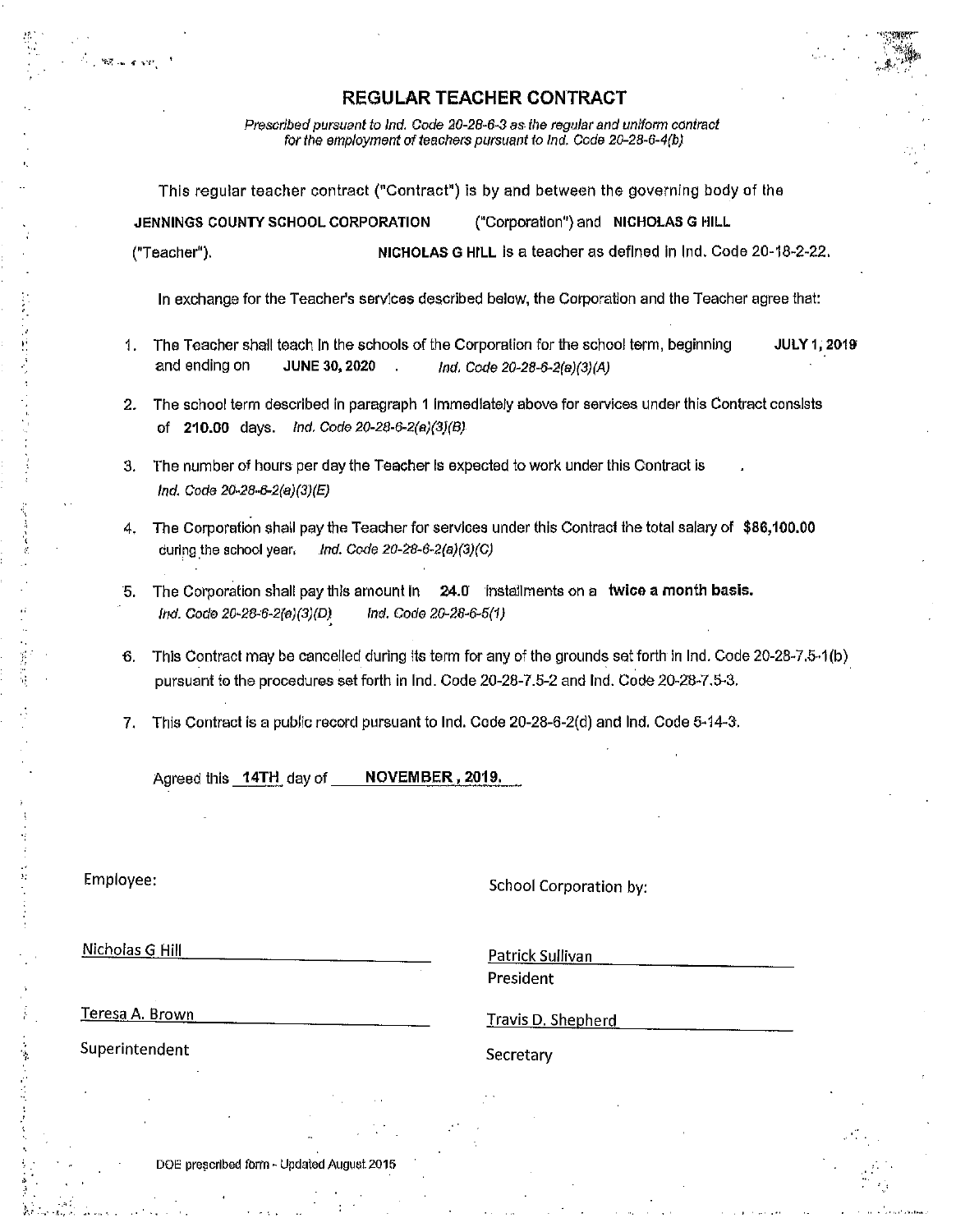Prescribed pursuant to ind. Code 20-28-6-3 as the regular and uniform contract for the employment of teachers pursuant to Ind. Code 20-28-6-4(b)

This regular teacher contract ("Contract") is by and between the governing body of the JENNINGS COUNTY SCHOOL CORPORATION ("Corporation") and HELEN NICOLE JOHNSON ("Teacher"). HELEN NICOLE JOHNSON Is a teacher as defined in Ind. Code 20-18-2-22. In exchange for the Teacher's services described below, the Corporation and the Teacher agree that: 1. The Teacher shall teach in the schools of the Corporation for the school term, beginning **JULY 1, 2019** and ending on JUNE 30, 2021 Ind. Code 20-28-6-2(a)(3)(A) 2. The school term described in paragraph 1 immediately above for services under this Contract consists of 520.00 days. Ind. Code 20-28-6-2(a)(3)(B) The number of hours per day the Teacher is expected to work under this Contract is  $3.$ Ind. Code 20-28-6-2(a)(3)(E)  $\mathbb{R}^2$  $\overline{4}$ . The Corporation shall pay the Teacher for services under this Contract the total salary of \$96,920.00 Ind. Code 20-28-6-2(a)(3)(C) during the school year. 5. The Corporation shall pay this amount in 24.0 installments on a twice a month basis. Ind. Code 20-28-6-2(a)(3)(D) ind, Code 20-28-6-5(1) 6. This Contract may be cancelled during its term for any of the grounds set forth in Ind. Code 20-28-7.5-1(b) pursuant to the procedures set forth in Ind. Code 20-28-7,5-2 and Ind. Code 20-28-7.5-3. 7. This Contract is a public record pursuant to Ind. Code 20-28-6-2(d) and Ind. Code 5-14-3. OCTOBER , 2019. Agreed this 24TH day of Employee: School Corporation by: Helen Nicole Johnson Patrick Sullivan President Teresa A. Brown **Travis D. Shepherd** Superintendent Secretary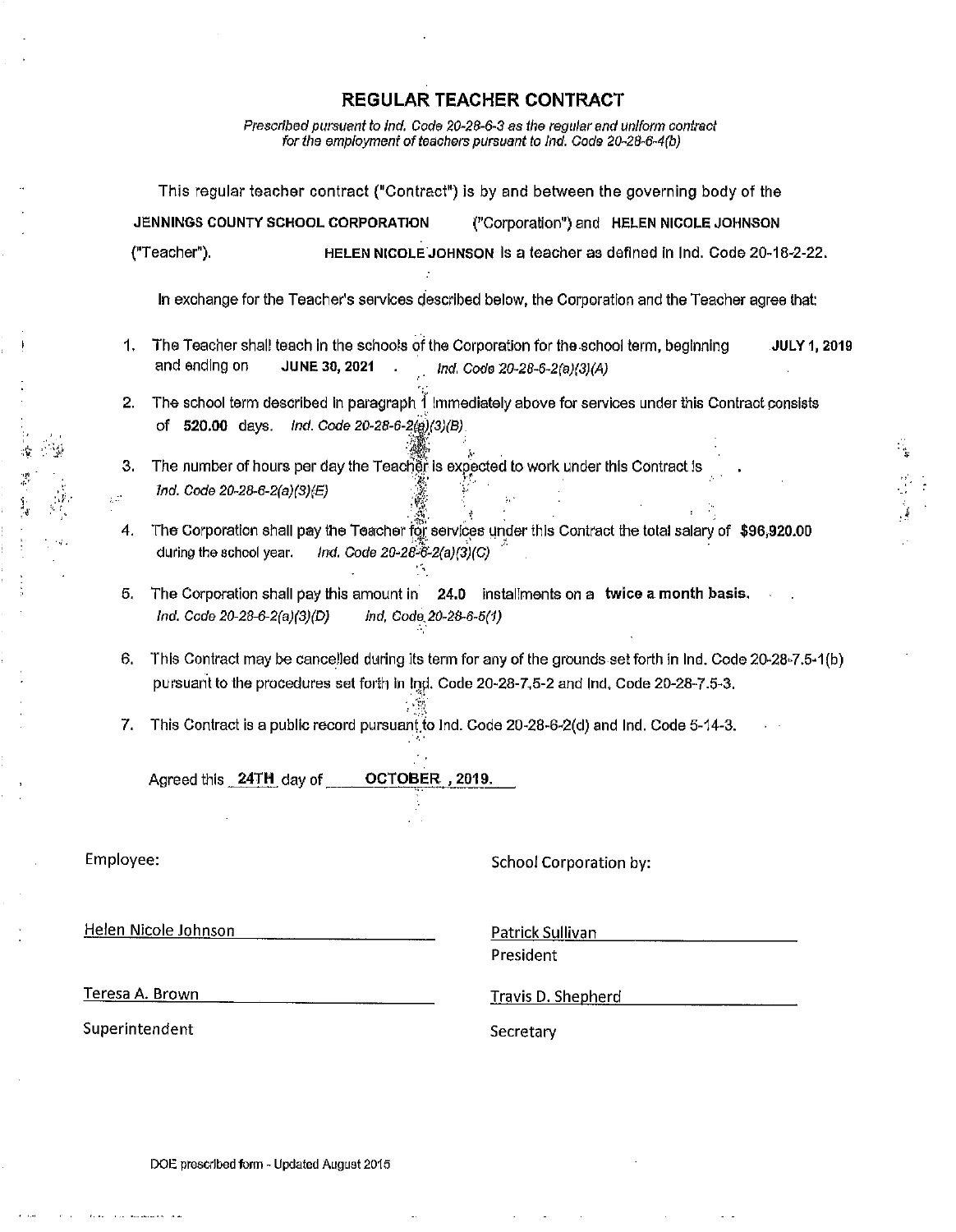$28.86$ 

Prescribed pursuant to Ind. Code 20-28-6-3 as the regular and uniform contract<br>for the employment of teachers pursuant to Ind. Code 20-28-6-4(b)

|                   |                                                 | This regular teacher contract ("Contract") is by and between the governing body of the                                                                                                                  |
|-------------------|-------------------------------------------------|---------------------------------------------------------------------------------------------------------------------------------------------------------------------------------------------------------|
|                   | JENNINGS COUNTY SCHOOL CORPORATION              | ("Corporation") and TARYN KENT                                                                                                                                                                          |
|                   | ("Teacher").                                    | TARYN KENT Is a teacher as defined in Ind. Code 20-18-2-22.                                                                                                                                             |
|                   |                                                 | In exchange for the Teacher's services described below, the Corporation and the Teacher agree that:                                                                                                     |
| 1.                | and ending on<br><b>JUNE 30, 2021</b>           | The Teacher shall teach in the schools of the Corporation for the school term, beginning<br><b>JULY 1, 2019</b><br>Ind. Code 20-28-6-2(a)(3)(A)                                                         |
| 2.                | of 430.00 days.<br>Ind. Code 20-28-6-2(a)(3)(B) | The school term described in paragraph 1 immediately above for services under this Contract consists                                                                                                    |
| 3.                | Ind. Code 20-28-6-2(a)(3)(E)                    | The number of hours per day the Teacher is expected to work under this Contract is                                                                                                                      |
| 4.                | during the school year.                         | The Corporation shall pay the Teacher for services under this Contract the total salary of \$76,325.00<br>Ind. Code 20-28-6-2(a)(3)(C)                                                                  |
| 5.                | Ind. Code 20-28-6-2(a)(3)(D)                    | The Corporation shall pay this amount in 24.0 installments on a twice a month basis.<br>Ind. Code 20-28-6-5(1)                                                                                          |
| 6.                |                                                 | This Contract may be cancelled during its term for any of the grounds set forth in Ind. Code 20-28-7.5-1(b)<br>pursuant to the procedures set forth in Ind. Code 20-28-7.6-2 and Ind. Code 20-28-7.5-3. |
| 7.                |                                                 | This Contract is a public record pursuant to Ind. Code 20-28-6-2(d) and Ind. Code 5-14-3.                                                                                                               |
|                   | Agreed this 14TH day of                         | NOVEMBER, 2019.                                                                                                                                                                                         |
|                   |                                                 |                                                                                                                                                                                                         |
| Employee:         |                                                 | <b>School Corporation by:</b>                                                                                                                                                                           |
| <b>Taryn Kent</b> |                                                 | Patrick Sullivan                                                                                                                                                                                        |
|                   |                                                 | President                                                                                                                                                                                               |
| Teresa A. Brown   | <u> 1980 - Jan Samuel Barbara, martin d</u>     | Travis D. Shepherd                                                                                                                                                                                      |
| Superintendent    |                                                 | Secretary                                                                                                                                                                                               |

DOE prescribed form - Updated August 2015

 $\epsilon$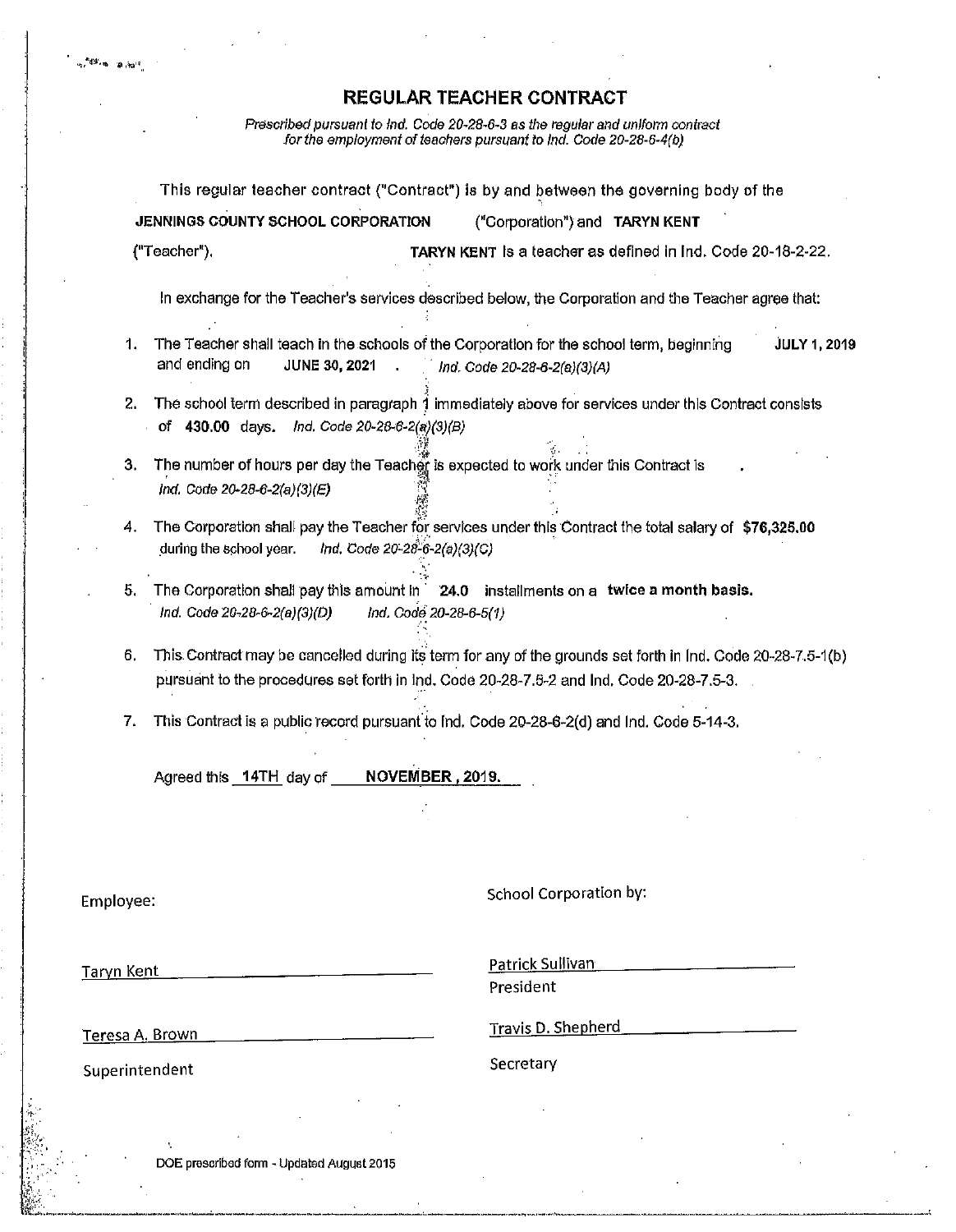Prescribed pursuant to ind. Code 20-28-6-3 as the regular and uniform contract for the employment of teachers pursuant to Ind. Code 20-28-6-4(b)

This regular teacher contract ("Contract") is by and between the governing body of the JENNIGS COUNTY SCHOOL CORPORATION ("Corporation") and ANGELA J KLENE

ANGELA J KLENE is a teacher as defined in Ind. Code 20-18-2-22.

In exchange for the Teacher's services described below, the Corporation and the Teacher agree that:

- The Teacher shall teach in the schools of the Corporation for the school term, beginning  $\ddot{\phantom{0}}$ **JULY 1, 2019** antending on **JUNE 30, 2021** ÷. Ind. Code 20-28-6-2(a)(3)(A)
- 2. The school term described in paragraph 1 immediately above for services under this Contract consists of 390.00 days. Ind. Code 20-28-6-2(a)(3)(B)
- 3. The number of hours per day the Teacher is expected to work under this Contract is 7.25. Ind. Code 20-28-6-2(a)(3)(E)
- 4. The Corporation shall pay the Teacher for services under this Contract the total salary of \$68,250.00 during the school year. Ind. Code 20-28-6-2(a)(3)(C)
- 5. The Corporation shall pay this amount in 24.0 installments on a twice a month basis. Ind. Code 20-28-6-2(a)(3)(D) Ind. Code 20-28-6-5(1)
- 6. This Contract may be cancelled during its term for any of the grounds set forth in Ind. Code 20-28-7.5-1(b) pursuant to the procedures set forth in Ind. Code 20-28-7.5-2 and Ind. Code 20-28-7.5-3.
- 7. This Contract is a public record pursuant to Ind. Code 20-28-6-2(d) and Ind. Code 5-14-3.

Agreed this 14TH day of NOVEMBER, 2019.

Employee:

School Corporation by:

Angela J Klene

("Teater").

Patrick Sullivan

President

Teresa A. Brown

Travis D. Shepherd

Superintendent

Secretary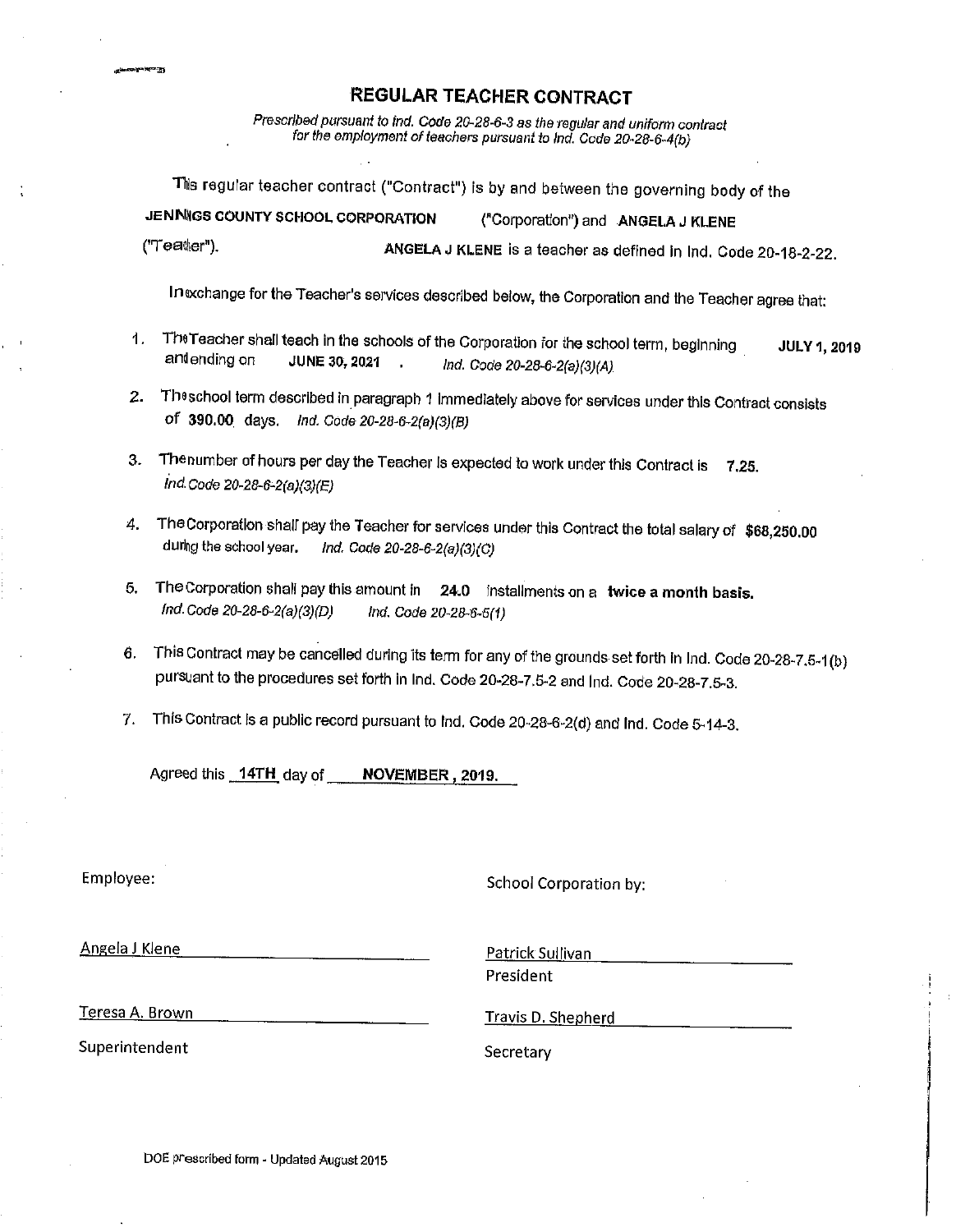Prescribed pursuant to Ind. Code 20-28-6-3 as the regular and uniform contract<br>for the employment of teachers pursuant to Ind. Code 20-28-6-4(b)

|            | JENNINGS COUNTY SCHOOL CORPORATION                                            |                              |                              |                                                                                                                                  | ("Corporation") and JEANETTA SPEER-KOELMEL                                                                                  |                     |
|------------|-------------------------------------------------------------------------------|------------------------------|------------------------------|----------------------------------------------------------------------------------------------------------------------------------|-----------------------------------------------------------------------------------------------------------------------------|---------------------|
|            | ("Teacher").                                                                  |                              |                              |                                                                                                                                  | JEANETTA SPEER-KOELMEL is a teacher as defined in Ind. Code 20-18-2-22.                                                     |                     |
| 13. TV     |                                                                               |                              |                              |                                                                                                                                  | In exchange for the Teacher's services described below, the Corporation and the Teacher agree that:                         |                     |
| - 1.       | and ending on                                                                 | <b>JUNE 30, 2021</b>         |                              | The Teacher shall teach in the schools of the Corporation for the school term, beginning<br>Ind. Code 20-28-6-2(a)(3)(A) $\cdot$ |                                                                                                                             | <b>JULY 1, 2019</b> |
| - 2.       |                                                                               |                              |                              |                                                                                                                                  | The school term described in paragraph 1 immediately above for services under this Contract consists                        |                     |
|            | of 520.00 days.                                                               | Ind. Code 20-28-6-2(a)(3)(B) |                              |                                                                                                                                  |                                                                                                                             |                     |
| $\cdot$ 3, |                                                                               |                              |                              | The number of hours per day the Teacher is expected to work under this Contract is                                               | 7.25.                                                                                                                       |                     |
|            | Ind. Code 20-28-6-2(a)(3)(E)                                                  |                              |                              |                                                                                                                                  |                                                                                                                             |                     |
| . 4.       |                                                                               |                              |                              |                                                                                                                                  | The Corporation shall pay the Teacher for services under this Contract the total salary of "\$100,387.00                    |                     |
|            | during the school year.                                                       |                              | Ind. Code 20-28-6-2(a)(3)(C) |                                                                                                                                  |                                                                                                                             |                     |
|            |                                                                               |                              |                              |                                                                                                                                  |                                                                                                                             |                     |
|            | 5. The Corporation shall pay this amount in<br>Ind. Code 20-28-6-2(a)(3)(D) - |                              |                              |                                                                                                                                  | 24.0 installments on a twice a month basis.                                                                                 |                     |
|            |                                                                               |                              | Ind. Code. 20-28-6-5(1)      |                                                                                                                                  |                                                                                                                             |                     |
|            |                                                                               |                              |                              |                                                                                                                                  |                                                                                                                             |                     |
|            |                                                                               |                              |                              | pursuant to the procedures set forth in Ind. Code 20-28-7.5-2 and Ind. Code 20-28-7.5-3.                                         | $\therefore$ 6. This Contract may be cancelled during its term for any of the grounds set forth in Ind. Code 20-28-7.5-1(b) |                     |
|            |                                                                               |                              |                              |                                                                                                                                  |                                                                                                                             |                     |
| $\sim 7.$  |                                                                               |                              |                              | This Contract is a public record pursuant to Ind. Code 20-28-6-2(d) and Ind. Code 5-14-3.                                        |                                                                                                                             |                     |
|            |                                                                               |                              |                              |                                                                                                                                  |                                                                                                                             |                     |
|            | Agreed this 24TH day of COCTOBER, 2019.                                       |                              |                              |                                                                                                                                  |                                                                                                                             |                     |
|            |                                                                               |                              |                              |                                                                                                                                  |                                                                                                                             |                     |
|            |                                                                               |                              |                              |                                                                                                                                  |                                                                                                                             |                     |
|            |                                                                               |                              |                              |                                                                                                                                  |                                                                                                                             |                     |
|            |                                                                               |                              |                              |                                                                                                                                  |                                                                                                                             |                     |
|            |                                                                               |                              |                              |                                                                                                                                  |                                                                                                                             |                     |
|            |                                                                               |                              |                              | <b>School Corporation by:</b>                                                                                                    |                                                                                                                             |                     |
|            |                                                                               |                              |                              |                                                                                                                                  |                                                                                                                             |                     |
|            |                                                                               |                              |                              |                                                                                                                                  |                                                                                                                             |                     |
|            | Jeanetta Speer-Koelmel                                                        |                              |                              | Patrick Sullivan<br>President                                                                                                    |                                                                                                                             |                     |
|            |                                                                               |                              |                              |                                                                                                                                  |                                                                                                                             |                     |
| Employee:  | Teresa A. Brown                                                               |                              |                              | <b>Travis D. Shepherd</b>                                                                                                        |                                                                                                                             |                     |

 $\frac{1}{2}$  :

DOE prescribed form - Updated August 2015

1. 经总额

Š,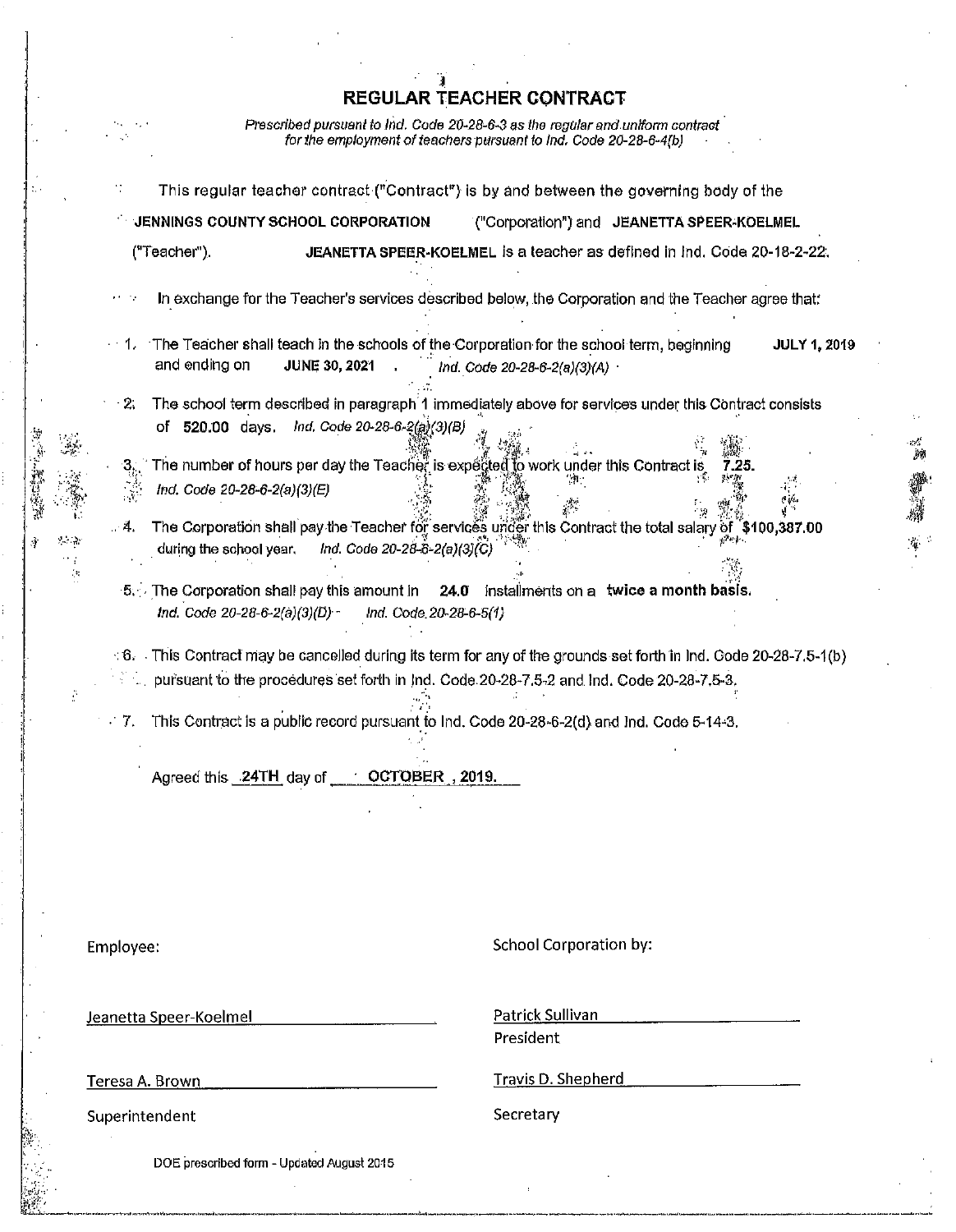$\Delta = 10^{10}$ 

ks.

Prescribed pursuant to Ind. Code 20-28-6-3 as the regular and uniform contract<br>for the employment of teachers pursuant to Ind. Code 20-28-6-4(b)

|                        |                                                                                                                    | This regular teacher contract ("Contract") is by and between the governing body of the                                                                                                                  |
|------------------------|--------------------------------------------------------------------------------------------------------------------|---------------------------------------------------------------------------------------------------------------------------------------------------------------------------------------------------------|
|                        | JENNINGS COUNTY SCHOOL CORPORATION                                                                                 | ("Corporation") and CARRIE R MANOWITZ                                                                                                                                                                   |
|                        | ("Teacher").                                                                                                       | CARRIE R MANOWITZ is a teacher as defined in Ind. Code 20-18-2-22.                                                                                                                                      |
|                        |                                                                                                                    | In exchange for the Teacher's services described below, the Corporation and the Teacher agree that:                                                                                                     |
| 1.                     | and ending on<br><b>JUNE 30, 2021</b>                                                                              | The Teacher shall teach in the schools of the Corporation for the school term, beginning<br><b>JULY 1, 2019</b><br>Ind. Code 20-28-6-2(a)(3)(A)                                                         |
| 2.                     |                                                                                                                    | The school term described in paragraph 1 immediately above for services under this Contract consists                                                                                                    |
|                        | Ind. Code 20-28-6-2(a)(3)(B)<br>of 410.00 days.                                                                    | ۰.                                                                                                                                                                                                      |
| 3.                     | The number of hours per day the Teacher is expected to work under this Contract is<br>Ind. Code 20-28-6-2(a)(3)(E) | 7.25.                                                                                                                                                                                                   |
| 4.                     | Ind. Code 20-28-6-2(a)(3)(C)<br>during the school year.                                                            | The Corporation shall pay the Teacher for services under this Contract the total salary of \$80,975.00                                                                                                  |
| 5.                     | The Corporation shall pay this amount in<br>Ind. Code 20-28-6-2(a)(3)(D)                                           | 24.0 installments on a twice a month basis.<br>Ind. Code 20-28-6-5(1)                                                                                                                                   |
| 6.                     |                                                                                                                    | This Contract may be cancelled during its term for any of the grounds set forth in Ind. Code 20-28-7.5-1(b)<br>pursuant to the procedures set forth in Ind. Code 20-28-7.5-2 and Ind. Code 20-28-7.5-3. |
| 7.                     |                                                                                                                    | This Contract is a public record pursuant to Ind. Code 20-28-6-2(d) and Ind. Code 5-14-3.                                                                                                               |
|                        | Agreed this 14TH day of                                                                                            | NOVEMBER, 2019.                                                                                                                                                                                         |
|                        |                                                                                                                    |                                                                                                                                                                                                         |
| Employee:              |                                                                                                                    | School Corporation by:                                                                                                                                                                                  |
| <b>Carrie Manowitz</b> |                                                                                                                    | Patrick Sullivan<br>President                                                                                                                                                                           |
| Teresa A. Brown        |                                                                                                                    | Travis D. Shepherd                                                                                                                                                                                      |
| Superintendent         |                                                                                                                    | Secretary                                                                                                                                                                                               |
|                        |                                                                                                                    |                                                                                                                                                                                                         |

 $\frac{1}{2}$ 

 $\sigma_{\rm s}$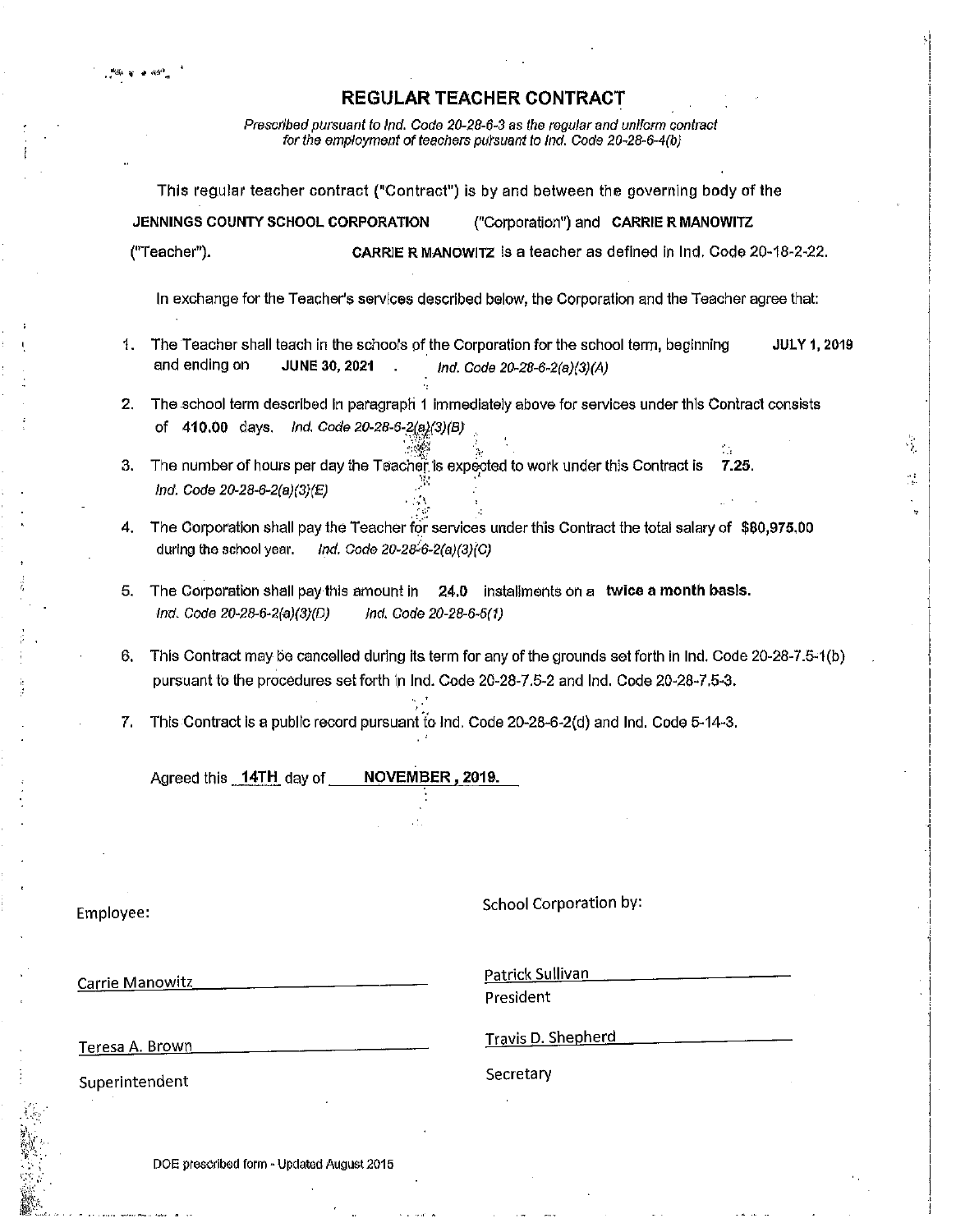$\mathcal{A}_{\mathcal{A}}^{\mathcal{A}}$ 

Prescribed pursuant to Ind, Code 20-28-6-3 as the regular and uniform contract<br>for the employment of teachers pursuant to Ind, Code 20-28-6-4(b)

|           | This regular teacher contract ("Contract") is by and between the governing body of the                                                                                                                  |
|-----------|---------------------------------------------------------------------------------------------------------------------------------------------------------------------------------------------------------|
|           | JENNINGS COUNTY SCHOOL CORPORATION<br>("Corporation") and DUSTIN ROLLER                                                                                                                                 |
|           | DUSTIN ROLLER is a teacher as defined in Ind. Code 20-18-2-22.<br>("Teacher").                                                                                                                          |
|           | In exchange for the Teacher's services described below, the Corporation and the Teacher agree that:                                                                                                     |
| 1.        | The Teacher shall teach in the schools of the Corporation for the school term, beginning<br><b>JULY 1, 2019</b><br>and ending on<br><b>JUNE 30, 2021</b><br>Ind. Code 20-28-6-2(a)(3)(A)                |
| 2.1       | The school term described in paragraph 1 immediately above for services under this Contract consists<br>of 520.00 days. Ind. Code 20-28-6-2(a)(3)(B)                                                    |
| 3.        | The number of hours per day the Teagger is expected to work under this Contract is<br>Ind. Code 20-28-6-2(a)(3)(E)                                                                                      |
| 4.        | The Corporation shall pay the Teacher for services under this Contract the total salary of \$97,200.00<br>during the school year. Ind. Code $20-28-6-2(a)(3)(C)$                                        |
| 5.        | The Corporation shall pay this amount $\overline{m}$ 24.0 installments on a twice a month basis.<br>Ind. Code 20-28-6-5(1)<br>Ind. Code 20-28-6-2(a)(3)(D)                                              |
| 6.        | This Contract may be cancelled during its term for any of the grounds set forth in Ind. Code 20-28-7.5-1(b)<br>pursuant to the procedures set forth in Ind. Code 20-28-7.5-2 and Ind. Code 20-28-7.5-3. |
| 7.        | This Contract is a public record pursuant to Ind. Code 20-28-6-2(d) and Ind. Code 5-14-3.                                                                                                               |
|           | NOVEMBER, 2019.<br>Agreed this 14TH day of                                                                                                                                                              |
| Employee: | School Corporation by:                                                                                                                                                                                  |

Dustin Roller

 $\sim 0.47$  , we can have

Patrick Sullivan

President

Teresa A. Brown

Superintendent

**Travis D. Shepherd** 

Secretary

DOE prescribed form - Updated August 2015

 $\ddot{\phantom{a}}$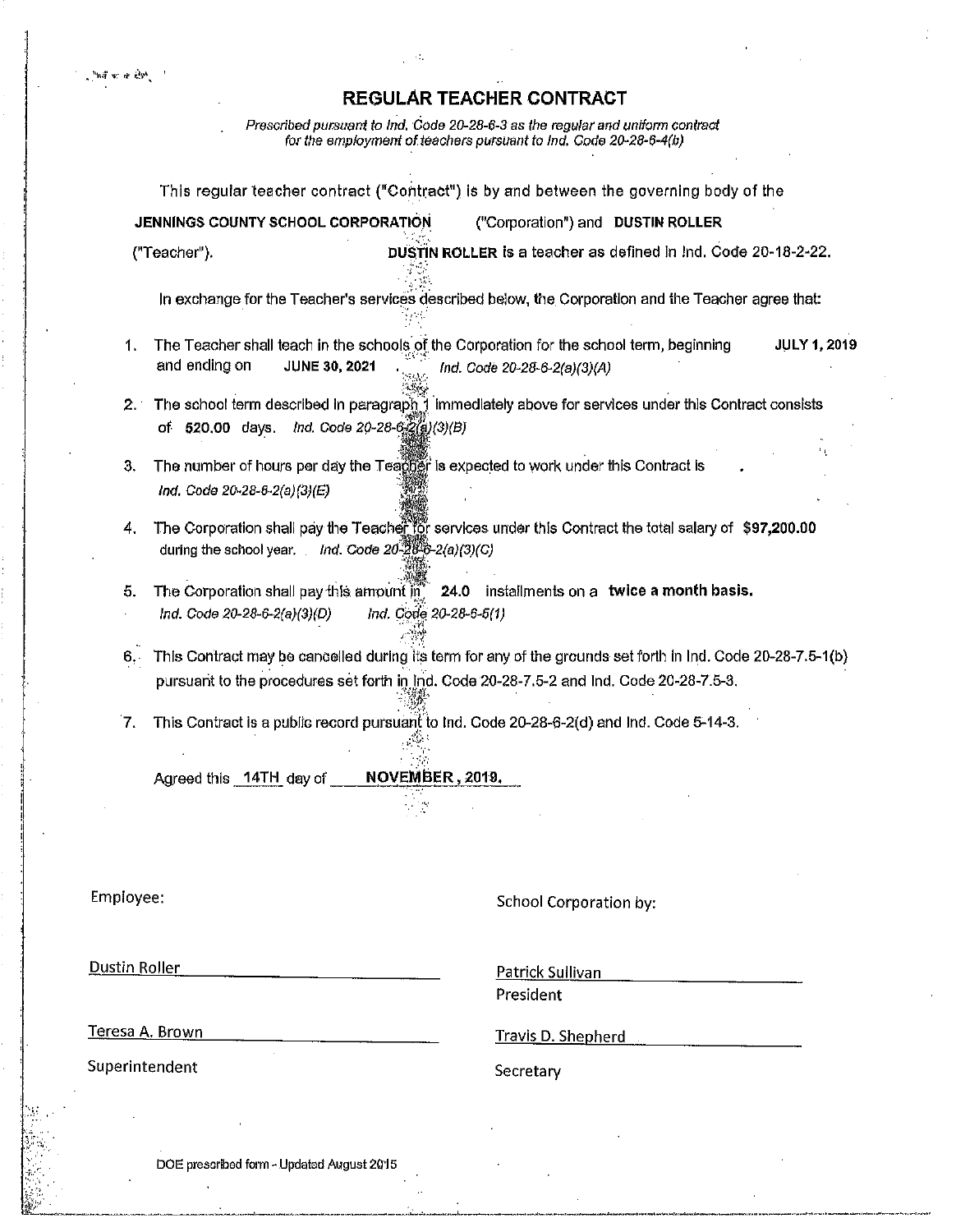Prescribed pursuant to Ind. Code 20-28-6-3 as the regular and uniform contract for the employment of teachers pursuant to Ind. Code 20-28-6-4(b)

This regular teacher contract ("Contract") is by and between the governing body of the ("Corporation") and EMILY L SOMMERS JENNINGS COUNTY SCHOOL CORPORATION EMILY L SOMMERS is a teacher as defined in Ind. Code 20-18-2-22. ("Teacher").

In exchange for the Teacher's services described below, the Corporation and the Teacher agree that:

- JULY 1, 2019 1. The Teacher shall teach in the schools of the Corporation for the school term, beginning and ending on **JUNE 30, 2020** Ind. Code 20-28-6-2(a)(3)(A)
- 2. The school term described in paragraph 1 immediately above for services under this Contract consists of 195.00 days. Ind. Code 20-28-6-2(a)(3)(B)
- 3. The number of hours per day the Teacher is expected to work under this Contract is Ind. Code 20-28-6-2(a)(3)(E)
- 4. The Corporation shall pay the Teacher for services under this Contract the total salary of \$64,000.00 during the school year. Ind. Code 20-28-6-2(a)(3)(C)
- 5. The Corporation shall pay this amount in 24.0 installments on a twice a month basis. Ind. Code 20-28-6-5(1) ind. Code 20-28-6-2(a)(3)(D)
- 6. This Contract may be cancelled during its term for any of the grounds set forth in Ind. Code 20-28-7.5-1(b) pursuant to the procedures set forth in Ind. Code 20-28-7.5-2 and Ind. Code 20-28-7.5-3.
- $\mathcal{F}_1$ . This Contract is a public record pursuant to Ind. Code 20-28-6-2(d) and Ind. Code 5-14-3.

Agreed this 24TH day of OCTOBER, 2019.

Employee:

School Corporation by:

**Emily Sommers** 

Patrick Sullivan President

Teresa A. Brown

Superintendent

Travis D. Shepherd

Secretary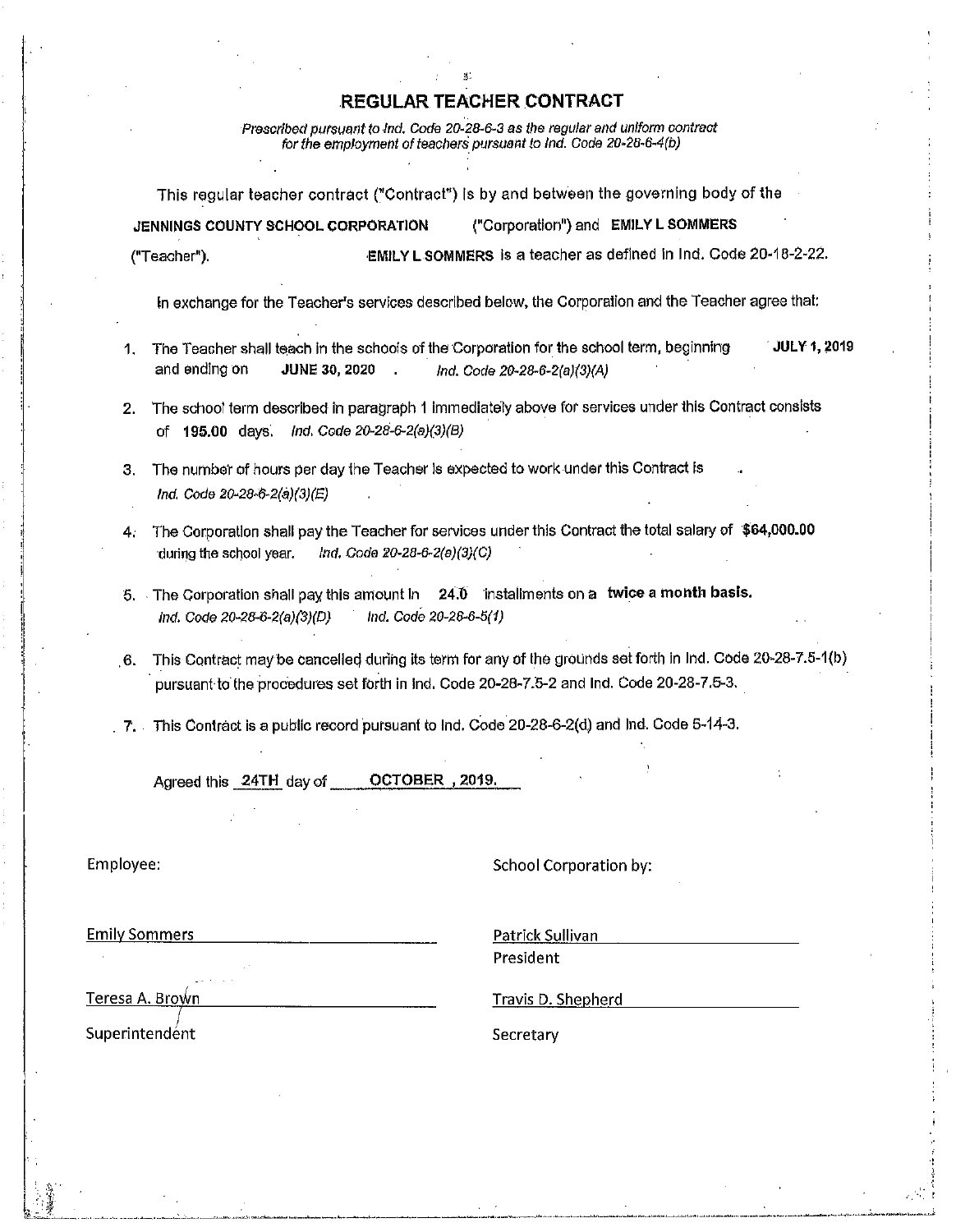

Prescribed pursuant to Ind. Code 20-28-6-3 as the regular and uniform contract<br>for the employment of teachers pursuant to Ind. Code 20-28-6-4(b)

Ì,

|                 |                                                                                                                                                          | This regular teacher contract ("Contract") is by and between the governing body of the                      |
|-----------------|----------------------------------------------------------------------------------------------------------------------------------------------------------|-------------------------------------------------------------------------------------------------------------|
|                 | JENNINGS COUNTY SCHOOL CORPORATION                                                                                                                       | ("Corporation") and SHELLEY L STEPHENS                                                                      |
|                 | ("Teacher").                                                                                                                                             | SHELLEY L STEPHENS is a teacher as defined in Ind. Code 20-18-2-22.                                         |
|                 |                                                                                                                                                          | In exchange for the Teacher's services described below, the Corporation and the Teacher agree that:         |
| 1.              | The Teacher shall teach in the schools of the Corporation for the school term, beginning<br>and ending on<br><b>JUNE 30, 2021</b>                        | <b>JULY 1, 2019</b><br>Ind. Code 20-28-6-2(a)(3)(A)                                                         |
| 2.              | Ind. Code 20-28-6-2(a)(3)(B)<br>of 410.00 days.                                                                                                          | The school term described in paragraph 1 immediately above for services under this Contract consists        |
| 3.              | The number of hours per day the Teacher is expected to work under this Contract is<br>Ind. Code 20-28-6-2(a)(3)(E)                                       |                                                                                                             |
| 4.              | Ind. Code $20-28-8-2(a)(3)(C)$<br>during the school year.                                                                                                | The Corporation shall pay the Teacher for services under this Contract the total salary of \$76,875.00      |
| 5.              | The Corporation shall pay this amount in $\dot{a}$ 24.0 installments on a twice a month basis.<br>Ind. Code 20-28-6-5(1)<br>Ind. Code 20-28-6-2(a)(3)(D) |                                                                                                             |
| 6.              | pursuant to the procedures set forth in Ind. Code 20-28-7.5-2 and Ind. Code 20-28-7.5-3.                                                                 | This Contract may be cancelled during its term for any of the grounds set forth in Ind. Code 20-28-7.5-1(b) |
| 7,              | This Contract is a public record pursuant to Ind. Code 20-28-6-2(d) and Ind. Code 5-14-3.<br>NOVEMBER, 2019.<br>Agreed this 14TH day of                  |                                                                                                             |
|                 |                                                                                                                                                          |                                                                                                             |
| Employee:       |                                                                                                                                                          | School Corporation by:                                                                                      |
|                 | <b>Shelley L Stephens</b>                                                                                                                                | Patrick Sullivan                                                                                            |
|                 |                                                                                                                                                          | President                                                                                                   |
| Teresa A. Brown |                                                                                                                                                          | Travis D. Shepherd                                                                                          |
| Superintendent  |                                                                                                                                                          | Secretary                                                                                                   |
|                 | DOE prescribed form - Updated August 2015                                                                                                                |                                                                                                             |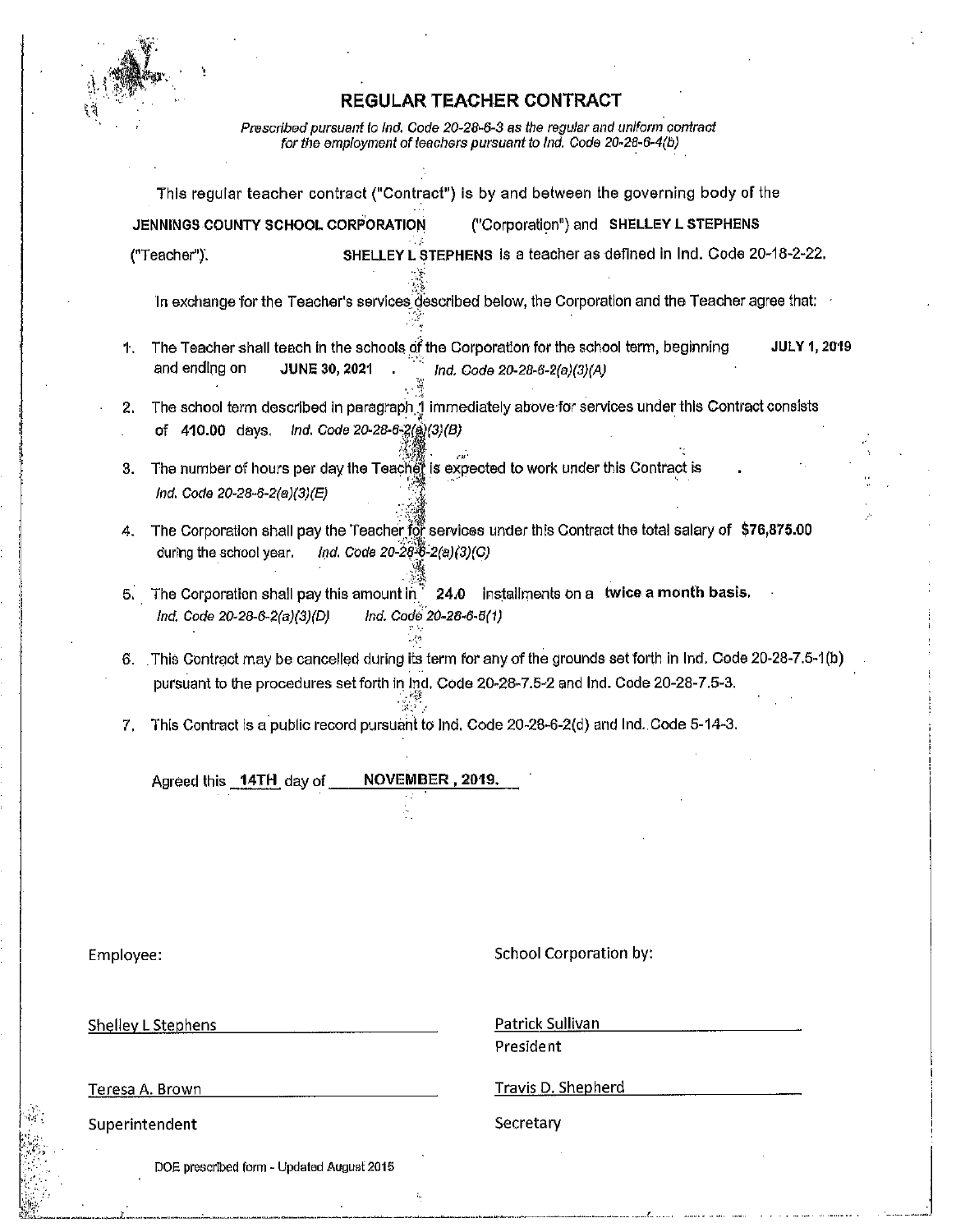$\mathcal{L}_{\mathcal{A}}$ 

 $\sigma^2 \rightarrow \rho^2 \gamma$ 

r Aghair

Prescribed pursuant to Ind. Code 20-28-6-3 as the regular and uniform contract<br>for the employment of teachers pursuant to Ind. Code 20-28-6-4(b)

|                                                 | . This regular teacher contract ("Contract") is by and between the governing body of the                                                           |
|-------------------------------------------------|----------------------------------------------------------------------------------------------------------------------------------------------------|
| JENNINGS COUNTY SCHOOL CORPORATION              | ("Corporation") and CORY ROBERT STEVENS                                                                                                            |
| ("Teacher").                                    | CORY ROBERT STEVENS is a teacher as defined in Ind. Code 20-18-2-22.                                                                               |
| n.                                              | In exchange for the Teacher's services described below, the Corporation and the Teacher agree that:                                                |
| and ending on<br><b>JUNE 30, 2021</b>           | 1. The Teacher shall teach in the schools of the Corporation for the school term, beginning<br><b>JULY 1, 2019</b><br>Ind. Code 20-28-6-2(a)(3)(A) |
|                                                 | The school term described in paragraph 1 immediately above for services under this Contract consists                                               |
| Ind. Code 20-28-6-2(a)(3)(B)<br>of 520.00 days. | The number of hours per day the Teacher is expected to work under this Contract is $\;$                                                            |
| (Ind. Code 20-28-6-2(a)(3)(E)                   |                                                                                                                                                    |
| during the school year.                         | The Corporation shall pay the Teacher for services under this Contract the total salary of $\$85,\!000,\!00$<br>Ind. Code 20-28-6-2(a)(3)(C)       |
| 5.                                              | The Corporation shall pay this amount in <sup>*</sup> 24.0 installments on a twice a month basis.                                                  |
| Ind. Code 20-28-6-2(a)(3)(D)                    | Ind. Code: 20-28-6-5(1)                                                                                                                            |
|                                                 | 6. This Contract may be cancelled during its term for any of the grounds set forth in Ind. Code 20-28-7.5-1(b)                                     |
|                                                 | pursuant to the procedures set forth in Ind. Code 20-28-7.5-2 and Ind. Code 20-28-7.5-3.                                                           |
|                                                 | 7. This Contract is a public record pursuant to Ind. Code 20-28-6-2(d) and Ind. Code 5-14-3.                                                       |
| Agreed this .24TH day of                        | OCTOBER, 2019.                                                                                                                                     |
|                                                 |                                                                                                                                                    |
|                                                 |                                                                                                                                                    |
| Employee:                                       |                                                                                                                                                    |
|                                                 | School Corporation by:                                                                                                                             |
| <b>Cory Robert Stevens</b>                      | Patrick Sullivan                                                                                                                                   |
|                                                 | President                                                                                                                                          |
| <u>Teresa A. Brown</u>                          | <b>Travis D. Shepherd</b>                                                                                                                          |
| Superintendent                                  | Secretary                                                                                                                                          |
|                                                 |                                                                                                                                                    |
|                                                 |                                                                                                                                                    |

 $\sim \zeta$ 

 $\ddot{\phantom{a}}$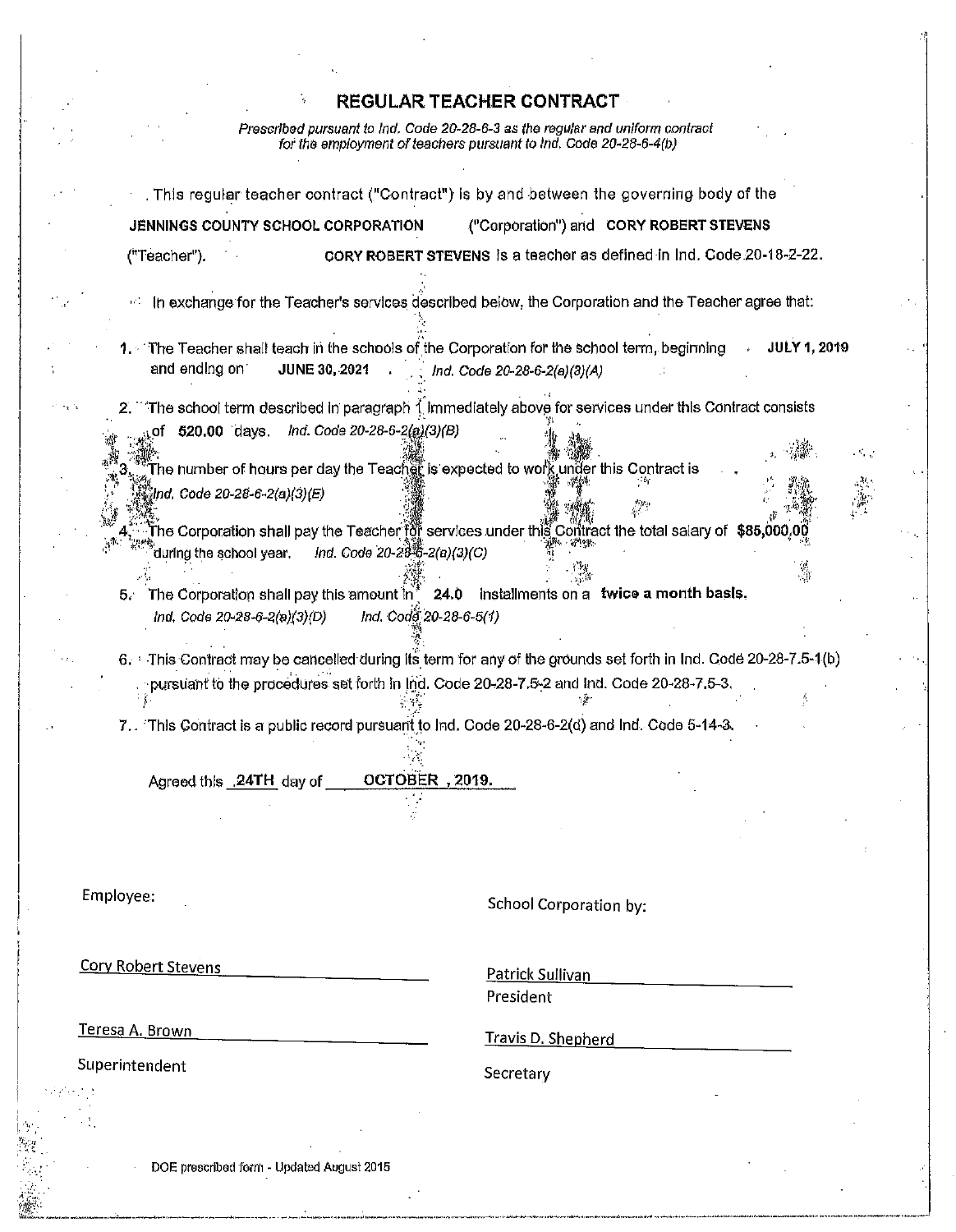瞪声 医额弓

Prescribed pursuant to Ind. Code 20-28-6-3 as the regular and uniform contract<br>for the employment of teachers pursuant to Ind. Code 20-28-6-4(b)

|                |                                                                                                                            | This regular teacher contract ("Contract") is by and between the governing body of the                      |                     |
|----------------|----------------------------------------------------------------------------------------------------------------------------|-------------------------------------------------------------------------------------------------------------|---------------------|
|                | JENNINGS COUNTY SCHOOL CORPORATION                                                                                         | ("Corporation") and AMANDA LOU SULLIVAN                                                                     |                     |
|                | ("Teacher").                                                                                                               | AMANDA LOU SULLIVAN is a teacher as defined in Ind. Code 20-18-2-22.                                        |                     |
|                |                                                                                                                            | In exchange for the Teacher's services described below, the Corporation and the Teacher agree that:         |                     |
| 1.             | The Teacher shall teach in the schools of the Corporation for the school term, beginning<br>and ending on<br>JUNE 30, 2021 | $Ind. Code 20-28-6-2(a)(3)(A)$                                                                              | <b>JULY 1, 2020</b> |
| 2.             | Ind. Code 20-28-6-2(a)(3)(B) ·<br>of 260.00 days.                                                                          | The school term described in paragraph 1 immediately above for services under this Contract consists        |                     |
| 3.             | The number of hours per day the Teacher is expected to work under this Contract is<br>Ind. Code 20-28-6-2(a)(3)(E)         |                                                                                                             |                     |
| 4.             | during the school year.<br>Ind. Code 20-28-6-2(a)(3)(C)                                                                    | The Corporation shall pay the Teacher for services under this Contract the total salary of \$89,860.00      |                     |
| 5.             | The Corporation shall pay this amount in<br>ind. Code 20-28-6-2(a)(3)(D)<br>Ind. Code 20-28-6-5(1)                         | 24.0 installments on a twice a month basis.                                                                 |                     |
| 6.             | pursuant to the procedures set forth in Ind. Code 20-28-7.5-2 and Ind. Code 20-28-7.5-3.                                   | This Contract may be cancelled during its term for any of the grounds set forth in Ind. Code 20-28-7.5-1(b) |                     |
| 7.             | This Contract is a public record pursuant to Ind. Code 20-28-6-2(d) and Ind. Code 5-14-3.                                  |                                                                                                             |                     |
|                | Agreed this 14TH day of NOVEMBER, 2019.                                                                                    |                                                                                                             |                     |
|                |                                                                                                                            |                                                                                                             |                     |
| Employee:      |                                                                                                                            | School Corporation by:                                                                                      |                     |
|                | Amanda Sullivan                                                                                                            | Patrick Sullivan<br>President                                                                               |                     |
|                | Teresa A. Brown                                                                                                            | Travis D. Shepherd                                                                                          |                     |
| Superintendent |                                                                                                                            | Secretary                                                                                                   |                     |
|                |                                                                                                                            |                                                                                                             |                     |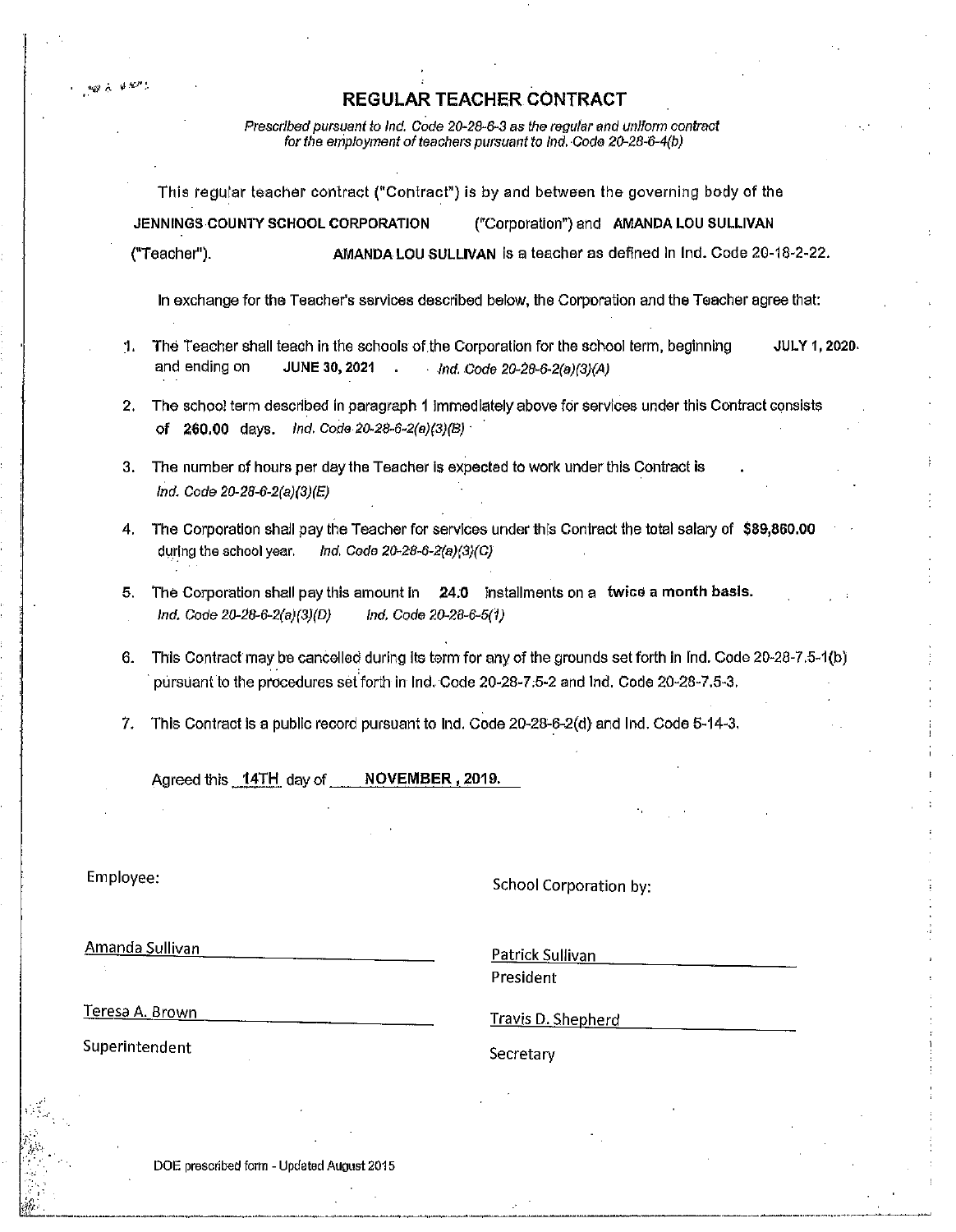Prescribed pursuant to Ind. Code 20-28-6-3 as the regular and uniform contract<br>for the employment of teachers pursuant to Ind. Code 20-28-6-4(b)

|                        | ("Teacher").                 | JENNINGS COUNTY SCHOOL CORPORATION                                                                                                       |                        |                              | Corporation") and MICHAEL G. WAGNER<br>MICHAEL G. WAGNER is a teacher as defined in Ind. Code 20-18-2-22. |                     |  |
|------------------------|------------------------------|------------------------------------------------------------------------------------------------------------------------------------------|------------------------|------------------------------|-----------------------------------------------------------------------------------------------------------|---------------------|--|
|                        |                              |                                                                                                                                          |                        |                              |                                                                                                           |                     |  |
|                        |                              | In exchange for the Teacher's services described below, the Corporation and the Teacher agree that:                                      |                        |                              |                                                                                                           |                     |  |
| 1.                     | and ending on                | The Teacher shall teach in the schools of the Corporation for the school term, beginning<br><b>JUNE 30, 2021</b>                         |                        | Ind. Code 20-28-6-2(a)(3)(A) |                                                                                                           | <b>JULY 1, 2019</b> |  |
| 2.                     |                              | The school term described in paragraph 1 immediately above for services under this Contract consists                                     |                        |                              |                                                                                                           |                     |  |
| $\mathcal{A}_1$        | 450.00 days.<br>Οľ           | Ind. Code 20-28-6-2(a)(3)(B)<br>The number of hours per day the Teacher is expected to work under this Contract is                       |                        |                              |                                                                                                           |                     |  |
|                        | Ind. Code 20-28-6-2(a)(3)(E) |                                                                                                                                          |                        |                              |                                                                                                           |                     |  |
|                        | during the school year.      | The Corporation shall pay the Teacher for services under this Contract the total salary of $\$86,164.00$<br>Ind. Code 20-28-6-2(a)(3)(C) |                        |                              |                                                                                                           |                     |  |
| 5.1                    | Ind. Code 20-28-6-2(a)(3)(D) | The Corporation shall pay this amount $\ln^n$ 24.0 installments on a twice a month basis.                                                | Ind. Code 20-28-6-5(1) |                              |                                                                                                           | $\sim$ $\!$         |  |
| 6.                     |                              | This Contract may be cancelled during its term for any of the grounds set forth in ind. Code 20-28-7.5-1(b)                              |                        |                              |                                                                                                           |                     |  |
|                        |                              | pursuant to the procedures set forth in Ind. Code 20-28-7.5-2 and Ind. Code 20-28-7.5-3.                                                 |                        |                              |                                                                                                           |                     |  |
| 7.                     |                              | This Contract is a public record pursuant to Ind. Code 20-28-6-2(d) and Ind. Code 5-14-3.                                                |                        |                              |                                                                                                           |                     |  |
|                        | Agreed this 24TH day of      |                                                                                                                                          | OCTOBER, 2019.         |                              |                                                                                                           |                     |  |
|                        |                              |                                                                                                                                          |                        |                              |                                                                                                           |                     |  |
|                        |                              |                                                                                                                                          |                        |                              |                                                                                                           |                     |  |
| Employee:              |                              |                                                                                                                                          |                        | School Corporation by:       |                                                                                                           |                     |  |
| Michael Wagner         |                              |                                                                                                                                          |                        | Patrick Sullivan             |                                                                                                           |                     |  |
|                        |                              |                                                                                                                                          |                        | President                    |                                                                                                           |                     |  |
| <u>Teresa A. Brown</u> |                              |                                                                                                                                          |                        | <b>Travis D. Shepherd</b>    |                                                                                                           |                     |  |
| Superintendent         |                              |                                                                                                                                          |                        | Secretary                    |                                                                                                           |                     |  |
|                        |                              |                                                                                                                                          |                        |                              |                                                                                                           |                     |  |
|                        |                              |                                                                                                                                          |                        |                              |                                                                                                           |                     |  |
|                        |                              | DOE prescribed form - Updated August 2015                                                                                                |                        |                              |                                                                                                           |                     |  |

 $\mathcal{F}$ 

 $\mathcal{L}$